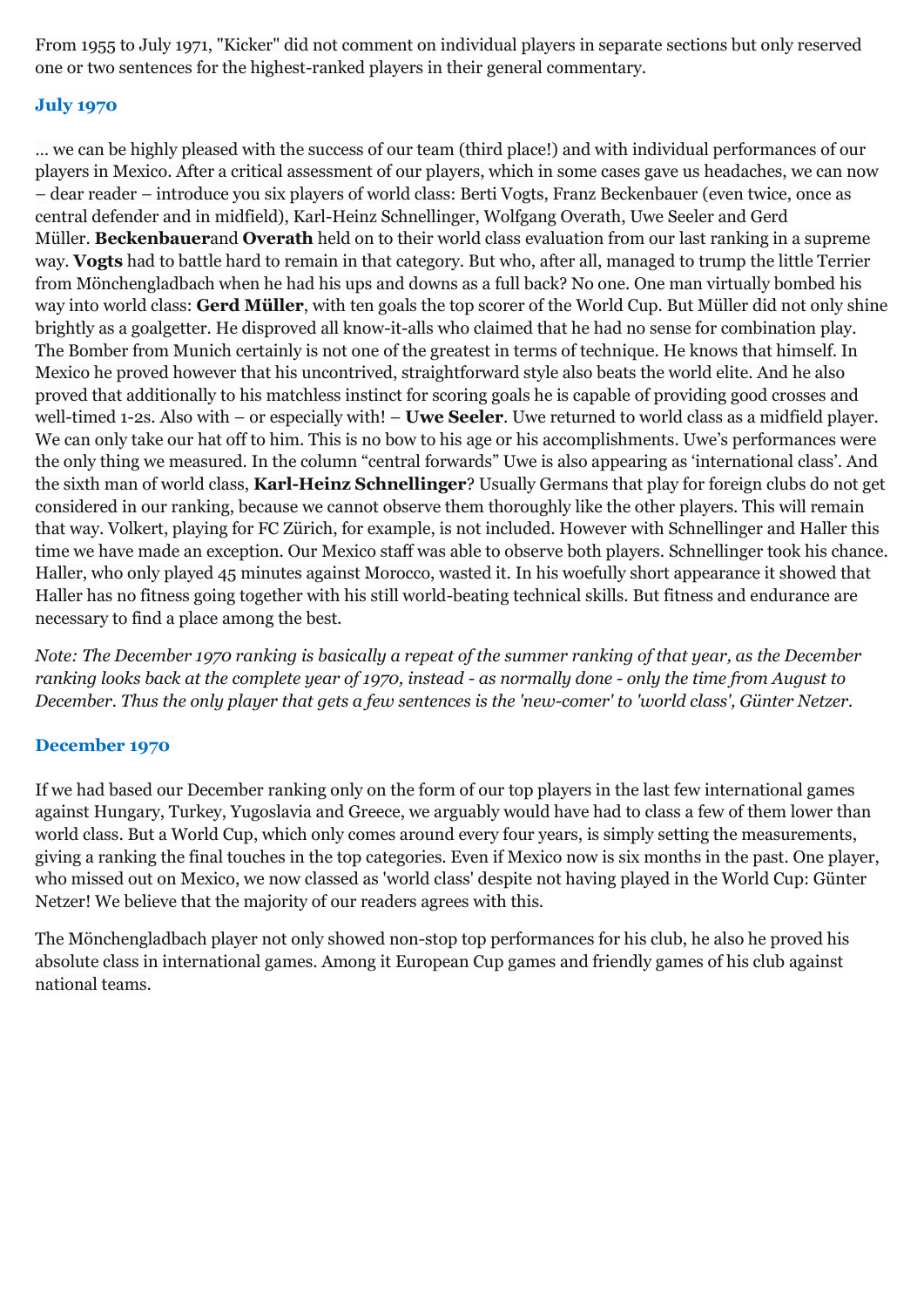... we believe that due the development of modern football we have to separate the central defenders between liberos (sweepers) and stoppers. This of course does not mean that players do not play both roles. We listed them in the position where they played most often. Why did we put "sweepers" in brackets behind "liberos"? Our competent readers of course know themselves that we only possess few players that truly fulfill the role of the "last man", that of the "free man" convincingly, players that know how to exploit the abundance of possibilities that this role offers to them. The "sweeper" first has to "develop" into a "libero". The prototype of the modern libero is still Franz Beckenbauer. After he now also plays in his favorite position in the national team, we have decided not to include him among the midfielders anymore, although of course we know that Franz is still able to deliver performances of world class in that position. After a rigorous evaluation we only ranked Berti Vogts (full back), Günter Netzer (midfielder) and Müller (central forwards) next to Beckenbauer in the 'world class' category. Thus Günter Netzer asserted himself while Wolfgang Overath was demoted after a heated debate. The playmaker of Mönchengladbach provided world class performances in his club almost non-stop and also in the national team he has a leading part. Overath however did not look as convincing for his club Köln like he did in the first part of the season and of course during the World Cup in Mexico. It is up to himself to work his way back to the place which he should occupy due to his footballing skills: that of world class.

#### **December 1971**

#### **World Class**

#### **Franz Beckenbauer [Libero]**

If the role of libero, the most modern position in modern football, would not exist, one would have to invent it for the man who plays that role like no one else, because no one else can play it that way: Franz Beckenbauer. The libero role is tailor-made for the Munich player. "Libero" - the free man. In the beginning only meant as a sweeper. In the beginning only meant for 'firefighters' who would quench a fire. Still today most players in this role remain sweepers. It is no coincidence that the Bundesliga's three best clubs all do not operate with sweepers but with liberos. Beckenbauer at Bayern - that's clear. Nobody has the same overview of a game like him, no one knows the right moment when to risk attacking the opponent's goal. The ideal libero - like Beckenbauer - must be able to play 1-2s to get himself and his teammates into a good position. He must be able to pass the ball over long distances without the opponent getting the ball. Beckenbauer is the commanding boss of his defense, taking care for not opening gaps in his back when he is moving forward to join the attack. Beckenbauer is the measure of all things libero. He sets the limit - world class. Sieloff is unlucky that there is a Beckenbauer. His game is more forceful, not as elegant as the Munich player. The difference between the two lies in the playful genius of the Bayern libero. This does not rule out that Sieloff is as important for Mönchengladbach as Beckenbauer is for Bayern and Klaus Fichtel is for FC Schalke 04. Fichtel resembles Sieloff, although his offensive thrusts don't look quite as vigorous as Sieloff's. But he too is 'boss' of his team, dictating pace and rhythm. These three players make the most out of their tasks by moulding them into roles that have a fundamental function for their teams.

#### **Gerd Müller [Central Forward]**

"We had plenty of goal chances; all we lacked was a cold-blooded goalgetter ...". This is a lament that still most managers utter these days. Typical goalgetters are far and few between. Gerd Müller remains the prototype of the safe scorer who scores from all possible situations. Nobody right now can hold a candle to him. Critics that used to blame him for a lack of technique have long since been silent. Also those that claimed that he couldn't do well with 1-2s. The majority of his goals (already 17 in the first half of this season!) do result from blitz-like 1-2s! Even on foreign shores we are envied for the Bomber. His place in 'world class' is not up for debate.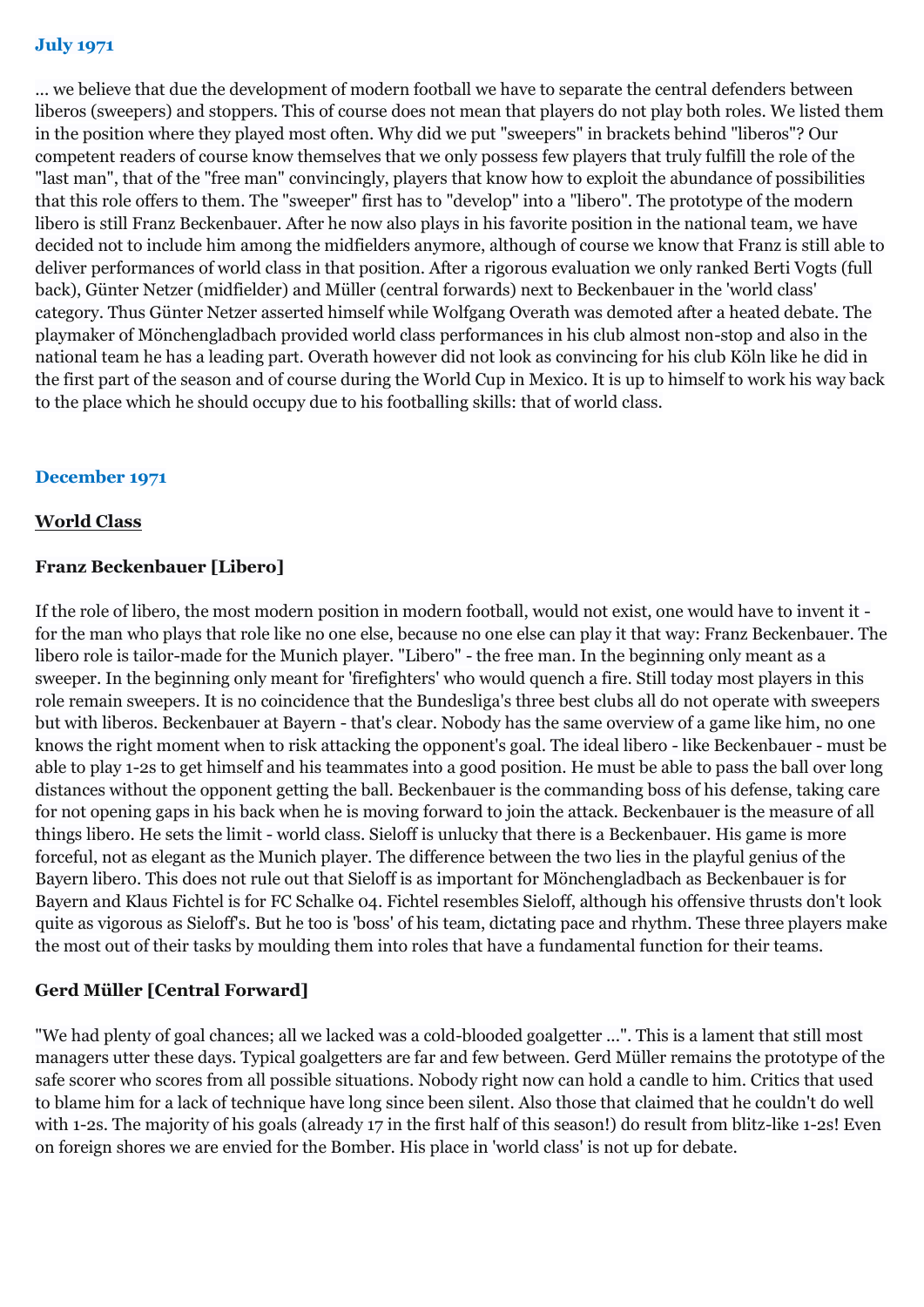#### **Introduction**

... there are four players who in our opinion showed performances of world class in the last six months: Franz Beckenbauer, Günter Netzer, Gerd Müller and Paul Breitner. That we classed the young Munich player this high might be surprising to some. But the only measurement in this case can be the international competition. We literally saw all European top teams during the last few months, both clubs and national teams. We did not see another full back anywhere of such class, a full back of such a rich technical repertoire, such football intelligence as Breitner. Who met his prime defensive tasks so self-assuredly, who intervened so intelligently in the attacking endeavours of his team, who menaced the opposing goal more frequently? In this past half year he managed the biggest jmp! When today the best full backs in the world are named, then the name of Breitner is always mentioned. There shouldn't be any discussions about Beckenbauer and Netzer, and surely also not about Gerd Müller's world class. Nobody today can seriously write off his 51 goals in 41 international games (and nine goals in the last six games for the national team) as 'accidental products'. The whole world envies us for having a center forward like him!

#### **World Class**

## **Paul Breitner [Full Back]**

Our editorial staff 'found' three German world class players pretty quickly. And we didn't have too much difficulty in finding a fourth one. Who else has managed a better, a more world class performance during the last six months than the 'discovery of the year', Paul Breitner? His performances during the games for the European Championships were only the icing on the cake. Will we meet resistance with our classification of Breitner as 'world class'? I think that such a meteoric rise deserves a corresponding evaluation. Everyone has his 'bogey' team. Everyone has his 'black day' some day. Breitner had his in the 1-5 defeat to Köln in the German Cup and against his opponent Bernd Rupp. We consider it to be fair to mention this yet believe that this is not detrimental to Breitner's overall performance level. Breitner thus managed to skip the category of 'international class' by jumping straightly from 'broad circle' to 'world class'.

#### **Franz Beckenbauer [Libero]**

I was just talking to Gunter Baumann about the strenghts and weaknesses of a libero. Our discussion soon got passionate when I portrayed what Franz Beckenbauer is getting out of the role of the 'last man'. Baumann, himself a born inside forward (in the old WM-system) and later a great center half himself saw this with different eyes: "but this unique talent is wasted in the libero role. This exceptional footballer would unfold much better in midfield. As libero, last man, an older player can be used instead, someone that should not get a too demanding job. Well a man that is already in a storage siding." I have the opposite view. Beckenbauer, who is doing everything but holding back, who does everything but taking a rest at the back, has firmly and consistently shown what can be made out of the libero position. He himself defends his role as follows: "When I move forward into midfield, there are one or two players standing on my feet. As libero I can not only act as 'fireman' and conductor of the defense, but also act like a forward when the opponent does not expect it."

## **Günter Netzer [Midfielder]**

This was the half year of Günter Netzer! After the mysterious elimination in the European Cup, which led to a dip in form of the Mönchengladbach team in the Bundesliga championship, the captain of the 1971 champion finally grew into the role that he deserves. Now also in the national team the attacking play is centered wholly around him, underpinned by a sparkling understanding with Franz Beckenbauer. For an exceptional appearance like Netzer it was of course hard to come out on top. It is not sufficient for Netzer himself to be in form. To get the optimum out of him, Netzer depends on his fellow midfielders and forwards to fully get into his ideas and mannerisms, to accept his leadership, to take work off of him, to follow his rhythm dictate. Wolfgang Overath, friend and great rival of Netzer, lost his form due to injuries. The individualist Overath himself can only unfold if he has a leading role.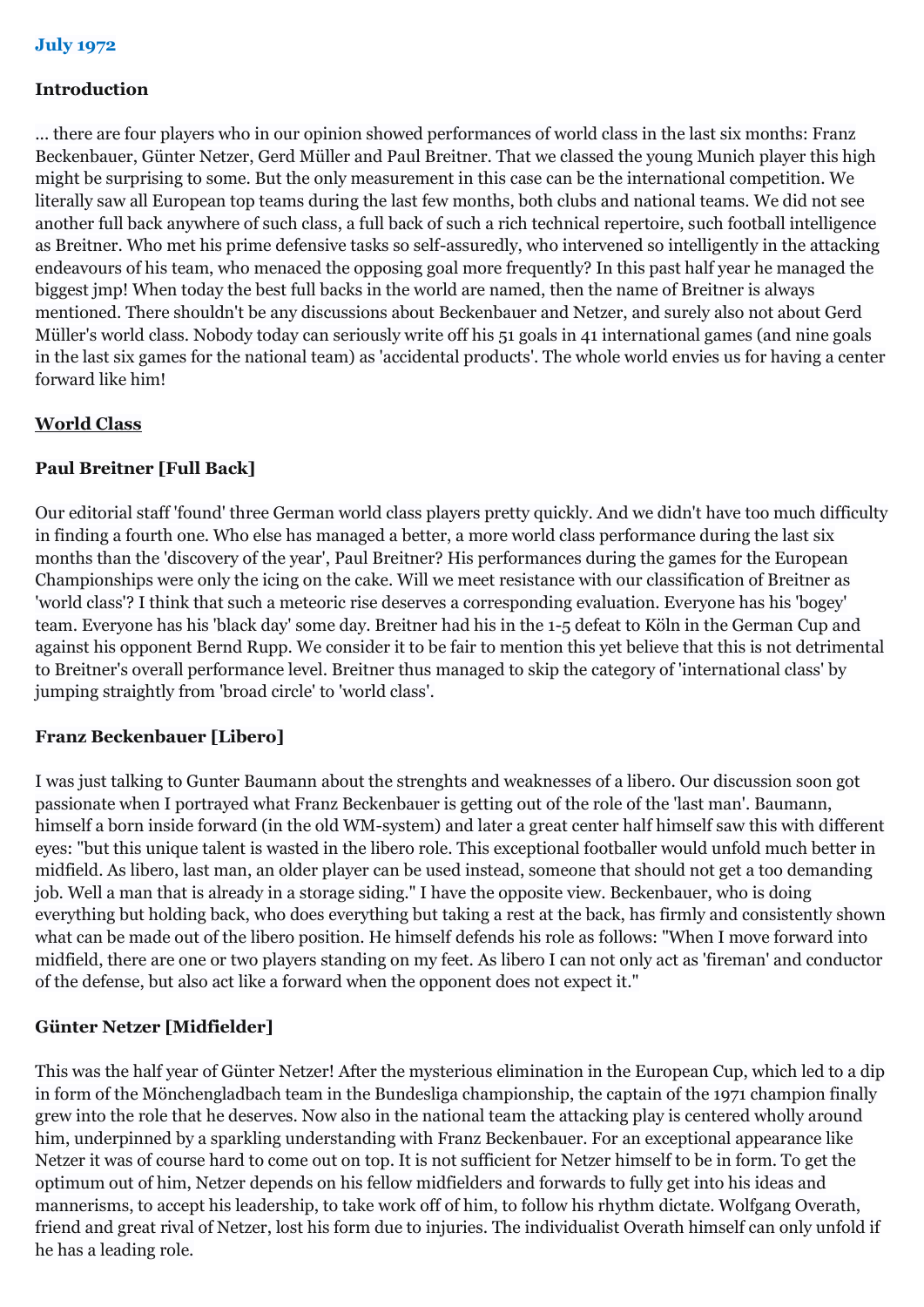His comeback in the national team depends on him moving more forward and to adapt to the rhythm of Netzer. Is that possible? Meanwhile Uli Hoeness has blended in organically with the Mönchengladbach duo of Netzer/Wimmer as the third midfield player that it does not look advisable to sacrifice this triad for a dubious experiment.

## **Gerd Müller [Central Forward]**

Gerd Müller world class! Two years ago, in our ranking issued in nr. 54 of 6 July 1970, we attributed him as 'world class' for the first time. My personal opinion: it was long overdue. At the latest during the World Cup in Mexico Müller disproved the know-it-alls who claimed that he had no sense for combination play or even that he couldn't play 1-2s. These Müller has mastered not only with Franz Beckenbauer years ago, but also with Rainer 'Oki' Ohlhauser back in the day! In the meantime the 26-year-old has further matured in terms of playfulness. Who still talks of a 'strictly-goalgetter-nothing else' has tomatoes on his eyes. Nobody shields the ball as cunningly as Müller. Nobody finds the 'right gap' after dropping the ball back to a midfielder as quickly as Müller. Günter Netzer said: "He literally forces me to play a 'deadly' through ball in the right moment." Not to mention the 1-2s played almost 'blindly' with his ideal partner Beckenbauer.

## **December 1972**

## **Introduction**

... being called up to play for the national team is fundamentally linked to how a player performs for his club team. Unfortunately some players that sparkle for the national team seem to have forgotten this. Thank God there are only few of these players but unfortunately Günter Netzer has to be counted among them, although he has suffered some injuries which he might consider as an excuse. Some very good games - also in the UEFA Cup saved him from being demoted from 'world class' to 'international class'. After a lively debate within our writing staff this happened to Paul Breitner, who pushed into the 'world class' category after an meteoric rise in our summer ranking. We will address this more closely in our commentary in the full back section. Thus the number of our world class players is reduced to three - Beckenbauer, Müller and Netzer - three players that also topped the poll of the "European Footballer of the Year".

## **World Class**

## **Franz Beckenbauer [Libero]**

The "monument" Franz Beckenbauer is reigning supremely over his competitors in such a way that all that is left to ask is how this gap can be decreased in the future. Several players show vague promises in that regard but nowhere is the breakthrough already achieved. .... with regards to the international competitions we have to cross our fingers that Beckenbauer won't get injured because a successor is nowhere to be seen.

## **Günter Netzer [Midfielder]**

Europe's sports journalists ranked him at no. 2 together with Gerd Müller in the poll for the "European Footballer of the Year". They too confirmed Netzer's status as a player of undisputed world class. However at home he did not confirm that status as undisputedly. The reason of course is that in our ranking, not the full year is mirrored but only the last six months. And in this time frame the Mönchengladbach player was stingy in regards to top class performances. True, on the international level (UEFA Cup and the international game vs. Switzerland) he performed scintillatingly, impressing with his technique, his overview and his smart passes. For now Netzer remains the ideal player in midfield, like before him his friend Wolfgang Overath. The Köln player is fired up to return to the national team. He won't have an easy time achieving this. In the last half year, Wimmer and Hoeness have crystallized even more as being the two ideal partners of Netzer in midfield. The first one with the additional benefit of playing in the same club as Netzer, the latter one having the benefit of playing in the same club with Gerd Müller, with whom he has developed a blind understanding in terms of 1-2s.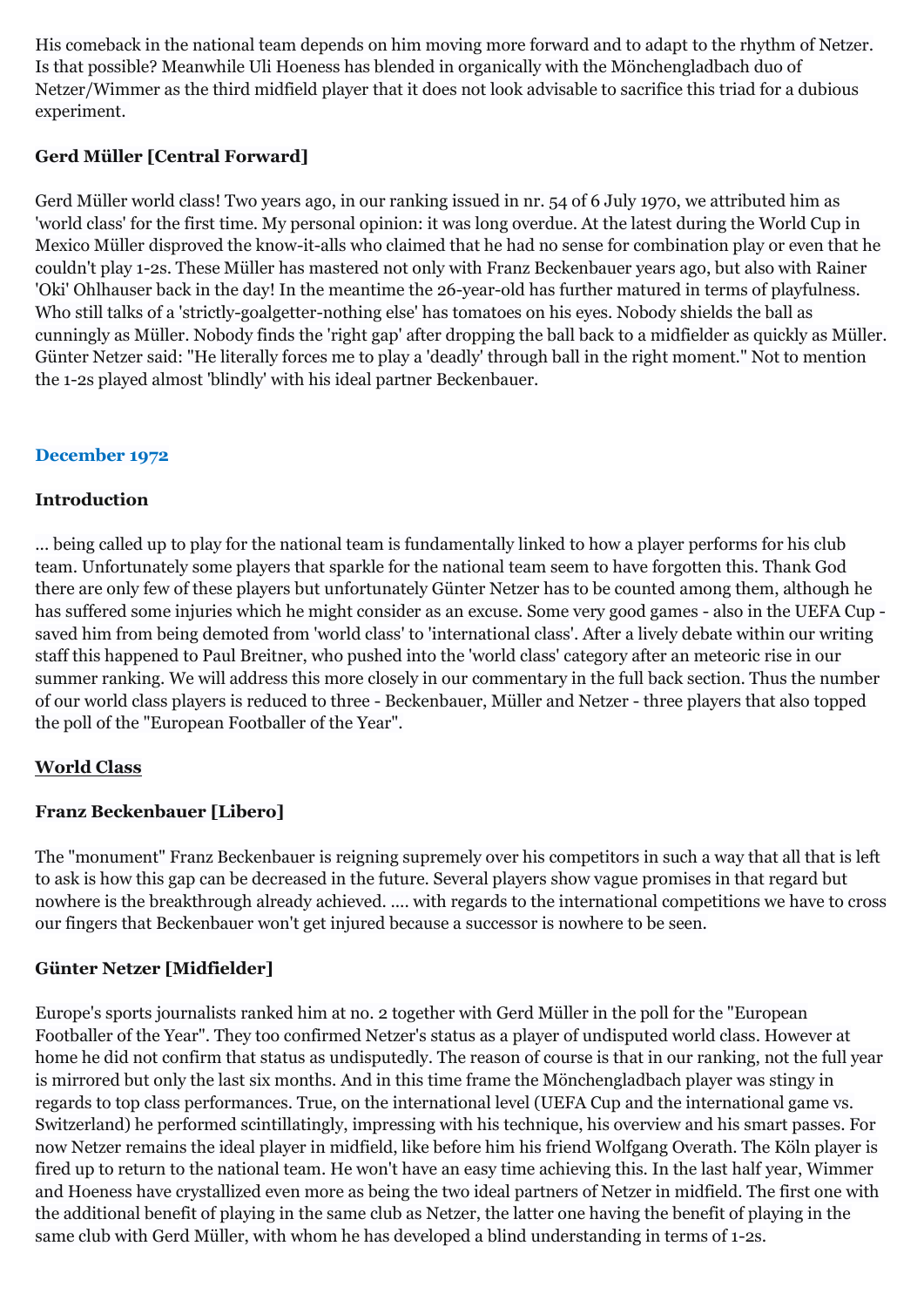## **Gerd Müller [Central Forward]**

The 'world class' attribute belongs to Gerd Müller not least because he is the undisputed no. 1 goalgetter in world football. His accolades are numerous: the first German to be voted "European Footballer of the Year", twice Europe's best goalscorer, scorer of the most Bundesliga goals in history, scorer of the most goals for the national team. Gerd Müller does not only remain indispensable, but also insatiable. When Uwe Seeler was voted "German Football of the Year" in 1970 instead of Müller, despite being top scorer of the World Cup in Mexico, Müller complained to the writer of these words plainly: "You have betrayed me". The manager of Borussia Mönchengladbach, Hennes Weisweiler, stated en passant in a conversation recently: "To me Gerd Müller is the greatest player already for years." And with that he did not only mean Müller's attributes as a goalgetter. Weisweiler's own goalgetter, Jupp Heynckes, would replace Gerd Müller in the national team if need be. Possible that Heynckes would blossem *without* Müller next to him, possible that he would rid his bad luck in the national team of not having scored a goal in his last 17 games during the last six years. For his club Heynckes remains a dangerous goalgetter while in the national team he only hits the woodwork.

## **July 1973**

## **World Class**

## **Franz Beckenbauer [Libero]**

Helmut Schön wouldn't need to worry for the 1974 World Cup if in all positions we had such competition as among the liberos. Naturally Franz Beckenbauer is still head and shoulders above the others in this category, yet some younger players succeeded in closing the gap considerbly. First of all, there's Horst Blankenburg, who of course is only moving into the picture from the edge as he's achieved his big successes outside of Germany playing for Ajax Amsterdam. Yet the Swabian from Heidenheim still possesses German citizienship and thus he could play for Germany in case something should occur to "Kaiser Franz", which we of course do not hope. Horst Blankenburg thus is mentioned noncompetitively in our ranking on all but honorary grounds. He may be adversely affected by adventurousness, apart from that he is nearly perfect, knows just like Beckenbauer how to time his offensive thrusts. He also proved that he has improved a lot in pure marking ability. He and Beckenbauer taking turns in offensive endeavours, each one securing the rearward space behind the other, to imagine this is a pleasure!

I**\*** had the fortune to witness these two players playing together in the London game of "Old EC" vs. "New EC" and can thus measure how effective this combination could be

**\***note: the author is Hildebrand Kelber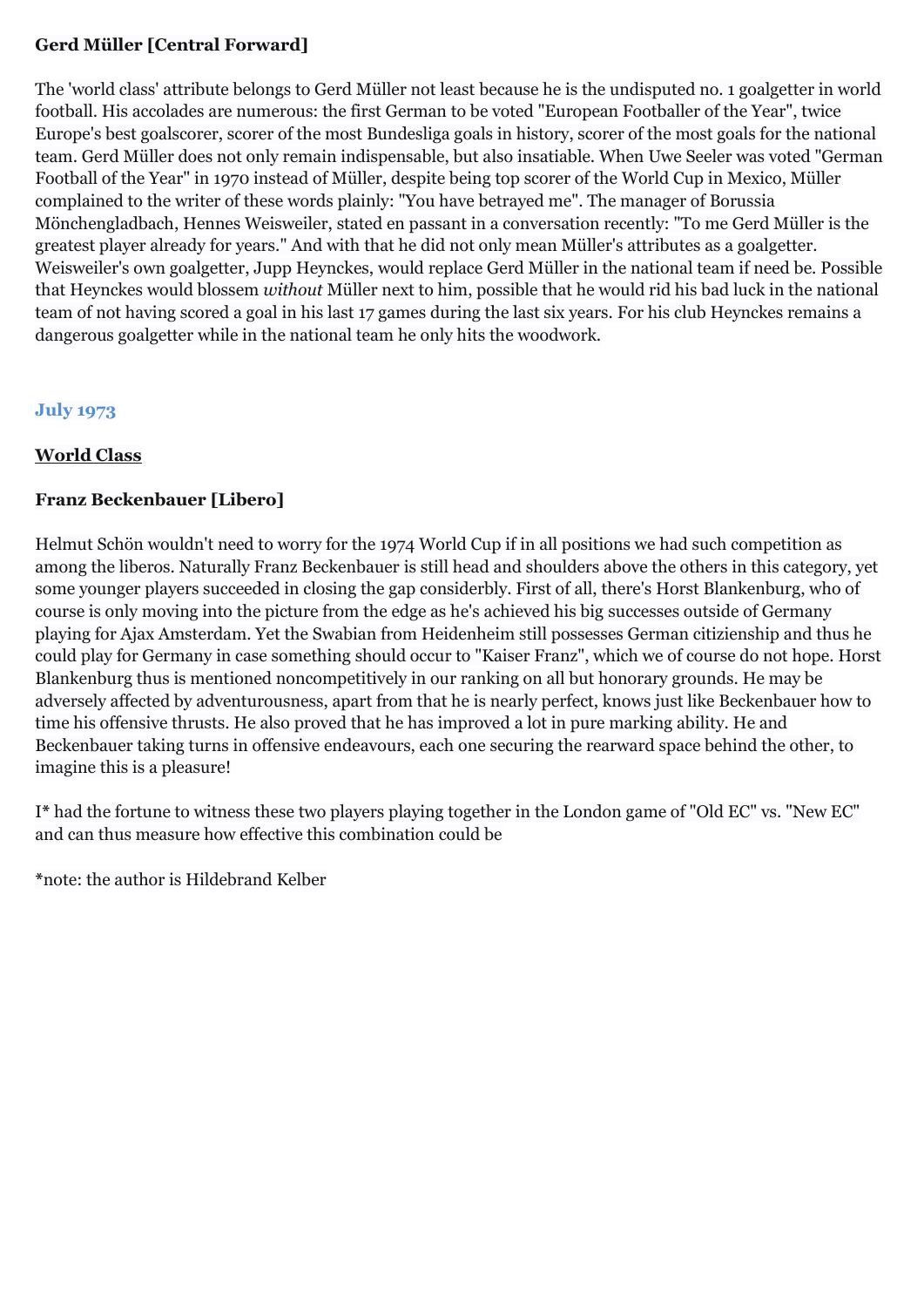## **Introduction**

... since our national team won the World Cup much to our delight, naturally there is a 'boom' among the 'world class' rated players compared to our last ranking. With goalkeeper Sepp Maier, the full backs Breitner and Vogts as well as libero Beckenbauer, already in this edition we have four players who we granted the grade of 'world class'. Among the stoppers the highest rating was 'international class', with the Munich player Georg Schwarzenback being the sole representative, climbing one position upwards compared to our last ranking. The debate among our staff was far less passionate than in our winter ranking at the end of December 1973. The World Cup had set the standards, the impressions are still fresh and the assessment thus a little bit easier. Sure enough the performances for the club teams are not disregarded. After all only 18 German players performed in the World Cup. Among all others, the performances in their club teams during the first half of the year were decisive. And among these club games, the competition of the European Cups and the UEFA Cup as well as the promotion round were considered with a special weight.

#### **World Class**

## **Sepp Maier [Goalkeeper]**

"Whenever Sepp is concentrated, then he is world class!" This used to be Beckenbauer's standard answer when he was asked about the quality of his goalkeeper. A lack of concentration and hence non-consistent performances were thus far the reason why the grade of 'world class' has eluded Maier in previous rankings. It is uncontested that he has always been capable of world class performances for Bayern and the national team in the years gone by. However, with Sepp it has always been that next to his world class games he also always had his "black hours". In the bygone six months however all this has changed, as Maier managed to become virtually a paragon of consistency, capping this off with winning the German championship, the European Cup and the World Cup. A triple triumph in which Maier played a major role with his great saves. Especially after the World Cup the applause was undivided. In our great survey after the World Cup about the best players, only Ronnie Hellström received more votes among the goalkeepers than Maier. Whereat the Swede had the "benefit" of being far more tested right from the start of the tournament than Maier.

#### **Paul Breitner and Berti Vogts [Full Backs]**

Among the most noticeable players of the World Cup winners were the two full backs. Both were also highly graded internationally. Next to Sepp Maier and Franz Beckenbauer, Paul Breitner and Berti Vogts performed most consistently among our players. Both managed to raise their level over the course of the season and then managed a further boost during the World Cup (unlike Uli Hoeness, who was not able to raise his level any higher), and in the final itself, Berti Vogts swung aloft to an unexpected level of greatness. Despite Vogts' fantastic showing of fitness, the final itself revealed the differences between the Mönchengladbach and the Bayern player. Paul Breitner can also score goals. That's the reason why he is more revered, also by foreign experts. After all Breitner scored three goals, two of them from a distance of over 20 meters: the first goal of our team against Chile and then the all-important first goal against Yugoslavia (where he managed to vanquish the 'super-man' goalkeeper Maric) and finally the equalizer in the final game. He showed his strength of nerves by taking that penalty despite not being designated to take penalties. By the way, in our last ranking neither Breitner nor Vogts were rated as 'world class', as Breitner was clearly not in his form of 1972 and Vogts had been injured for so long and so thoroughly that he didn't even expect to make the World Cup squad back then.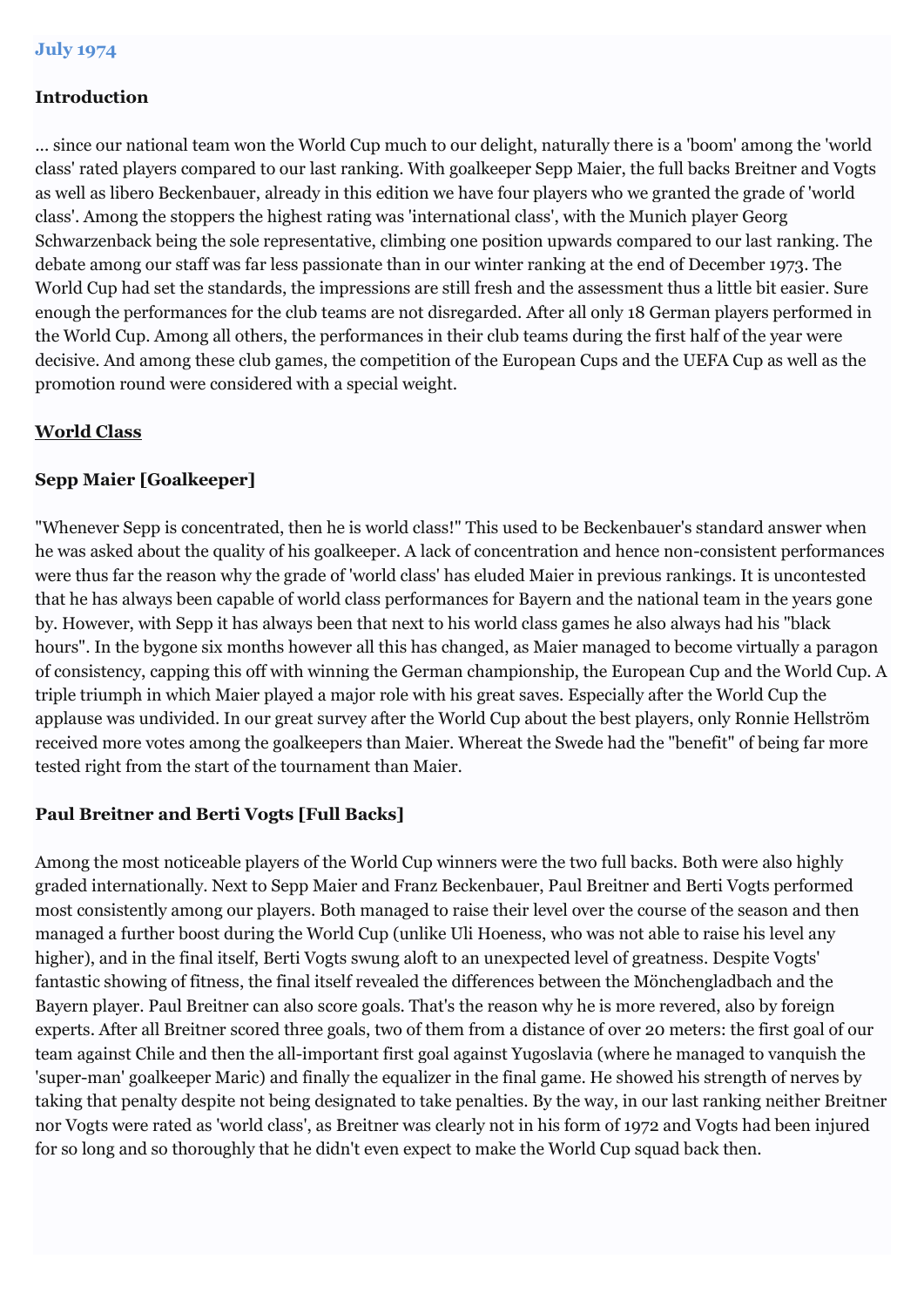## **Franz Beckenbauer [Libero]**

In our great international survey after the World Cup asking for the best player of the tournament, eight of 67 experts did not mention the name Beckenbauer. Remarkable that these experts apparently had never heard of his name. But then again, six players could be chosen from....in any case, this World Cup 'birthed' world class players more than ever before in our ranking and this not without reason. But not only the World Cup was regarded, also the performances during the last six months in the league and the European Cup. Franz Beckenbauer's position is uncontested. That he was not rated 'world class' in December has been reasoned by us thoroughly in the last ranking. This World Cup presented to us the 'other' Beckenbauer, the fighter, which he so far seldomly was, because he was unchallenged, the exemplary captain, who guided the path, who could be brazen, could be seen fuming but who was also seen praising others.

# **Gerd Müller [Central Forward]**

We don't have to make many words about Gerd Müller. Whoever is disappointed that he failed to become top scorer of the World Cup again like in Mexico, has to arrange that with himself. Once, after a weaker game of Müller, when the press expected of Helmut Schön to make a critical comment regarding Müller, he replied - a little bit petulant - "I am glad that I have him!". There is nothing to add to this statement. Both Bayern players, only rated 'international class' last December, managed to advance to the 'world class' category this summer, a place well known to Müller from previous rankings.

# **Uli Hoeness [Central Forward]**

Within the last 12 months, Uli Hoeness managed the biggest jump forward. A year ago, the Munich player was rated 'broad circle', at the end of December 'international class', and now he even managed to advance to the 'world class' category. Admiration and congratulations for this enormous rise! But there, where we expected world class performances from Hoeness, he didn't deliver them: during the World Cup in June and July. Some had hailed him prematurely as the "star of the tournament". He still managed a very good performance altogether. But what counted especially: his unforgettable games in the European Cup and the league. This ranking obliges, Uli!

## **December 1974**

## **Introduction**

The last Kicker Rangliste was much influenced by the 1974 World Cup. With pride and a good conscience we ranked six players as 'world class'. They were Maier, Vogts, Beckenbauer, Müller and Hoeness. A good five months later only two players distinguished themselves as 'world class' in our view. Namely Beckenbauer and Vogts. Breitner left our ranking because he is now playing in Spain. As usual, we do not rank German players from foreign clubs because they evade our observation. Thus no Netzer, too. It was encouraging though that again many younger talents moved into the spotlight. Let's think about Dietz (25), Zander (23), Kliemann (25), Körbel (20), Pirrung (25) or Seliger (23). The turnabout in the Bundesliga, its almost never-before-seen balance naturally rubbedd off on our ranking and enlivened it. Also seasoned players like Kostedde (28), Haebermann (28), Volkert (29) were calling the challenge. And let us remind ourselves that even Hölzenbein managed to get called up by the national team only at the age of 27. And what a smash he was!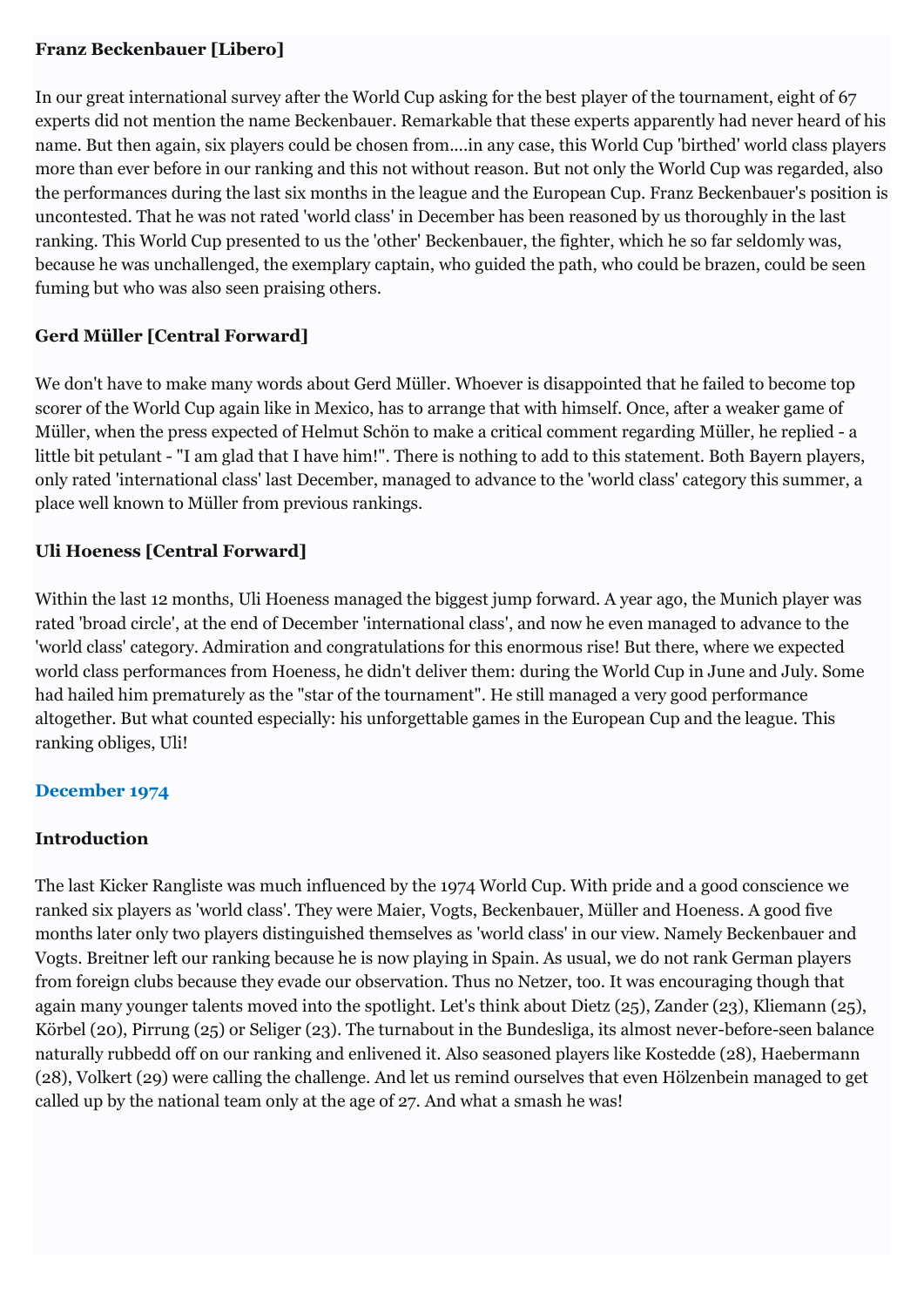## **World Class**

## **Berti Vogts [Full Back]**

The tenacious Berti managed to keep his world-cup-winning form up in the first half of the season. Let's look back: shock for all spectators in the first minute of the World Cup final, when Cruyff got rid off Berti and was felled by Hoeness. Penalty and 0-1. But not a shock to Berti, who raised himself to a sublime performance, helping our team to reach the summit of the mountain. Only lacking for a culmination was him scoring a goal, but after one of Berti's blitz forays goalkeeper Jongbloed denied him. In the Mönchengladbach team, which started weakly into the new season but then managed a series of winning games which was then followed by a series of defeats, thus a team that was changing between highs and lows, Berti right from the start was the most steady man, the calming influence. Berti simply is a bloke. After a long-winding injury his international career seemed to be history, he was not part of the European Championship team, but he came back ....

## **Franz Beckenbauer [Libero]**

Dietrich Weise's prophecy that only when Beckenbauer is not playing anymore, other teams will be winning the championship very likely will be disproved already in this season. But I still think that this sentence is a remarkable opinion which extends in an even stronger sense also to our semi-annual ranking. Franz now for years has been our most stable player of 'world class', and even if one day he will not be rated as 'world class' anymore, he will still be our best libero. By the way, a year ago he was only ranked as 'international class' - you sure remember: form crisis, thigh strain, renal colic etc. ... But in our summer ranking he was on top again.

## **July 1975**

#### **Introduction**

A partly tumultuous season has been completed. Some of that turbulence rubbed off on our ranking, of course, which has shown more movements than our last ranking in December 1974. A good sign, because stagnation equals regression. The number of players we classified as 'world class' has increased from two to three. Joining Vogts and Beckenbauer now is Sepp Maier, who was elected unanimously by our staff into this highest category. Grabowski and Heynckes were two further candidates for the 'world class' level, they only barely failed to make it. Enjoyable to see that again many young talents crowded our "broad circle". Just look at Dürnberger, Glowacz and Sziedat among the full backs. Neuberger, who was not considered last time due to a long-winding pause caused by a club transfer, even managed to top that list.

#### **World Class**

#### **Sepp Maier [Goalkeeper]**

The ranking is uncontested. Rarely was Sepp Maier the number one goalkeeper without any doubt like this time, the number one which he always claimed to be himself, despite a number of crises in the bygone years. This time there was no crisis. It is mainly Maier's merit that Bayern did not get in danger of relegation in their direst need this season and despite their mediocrity achieved to win the European Cup. If Billy Bremner's shot from a few yards had been a goal, which Maier prevented, Bayern for the first time in five years would have failed to win a trophy. Since the World Cup victory, of which he can claim a great share of merit, Sepp Maier 'infects' the players of Bayern and the national team with his calmness. The experience of one decade is paying off.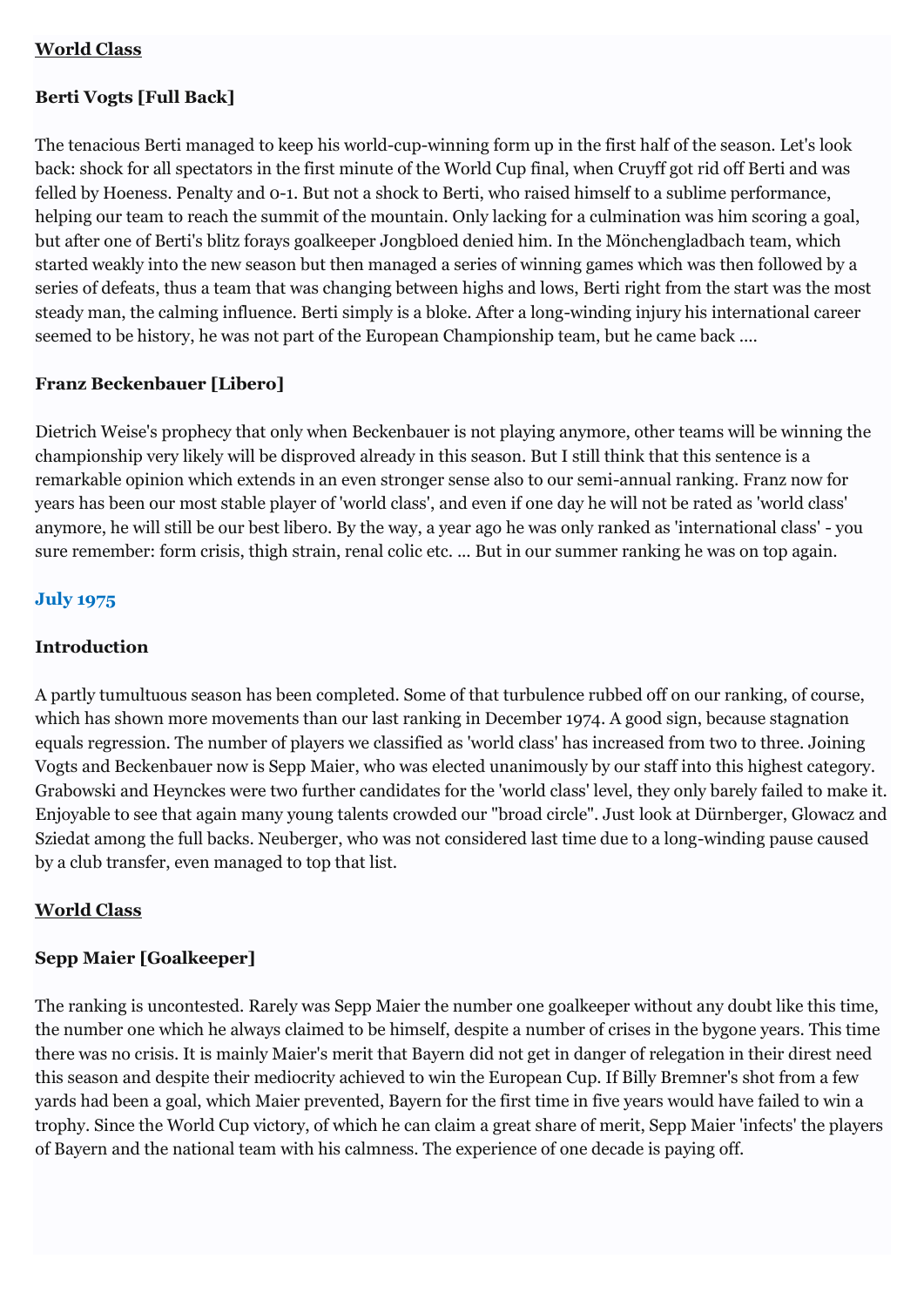## **Berti Vogts [Full Back]**

We actually never were at a loss regarding good defenders. And if one compares this ranking with our last ranking from winter 1974, this illustrious circle has well increased. Only in the hierarchy some changes have occurred. If one asks Berti Vogts about his hobby apart from football he promptly answers: "football". This is basically a confirmation of his attitude towards this profession and of the stable value of his performances, almost always 'world class'. This is where he belongs due to his commitment, his ambition and his prowess.

## **Franz Beckenbauer [Libero]**

Franz Beckenbauer remains the measure of all things 'libero'. If the role of the 'free man' had not yet been invented, one would have had to invent it especially for him, for the man who has gained all glory that a footballer can gain - and who especially proved in those days, when Bayern and him or him and Bayern slipped into a crisis, that he is a brilliant player and a commanding captain, but mostly also a passionate fighter. Some thought in those first weeks of 1975, that Franz was saturated. Satured of successess, of victories. And who would have blamed him? But Kaiser Franz, rushing from game to game without break, only showed an understandable reaction which hits anybody unstoppably who is exposed to such a continuous 'football stress'. He even scored own goals, he tottered but didn't fall. Bayern's way out of the dilemma was also Beckenbauer's way back to the top. That way on which Beckenbauer proved that he is capable of playing the libero double role: when Bayern were under great pressure, he suddenly was the masterful 'pure-sweeper'. When Bayern relieved itself from the pressure, and also the national team, he slipped back into the role which he can play so masterfully like no one else: that of the free man, who directs the course of the game from a deep position, who orchestrates his team. The distance in our ranking mirrors the gap to the others caused by his class performances.

## **December 1975**

## **Introduction**

Rankings are and will always be problematic. Especially those in football, as here one can't measure performances in meters and seconds like in track and field. And it is not about single players like in Tennis but team players. This makes a proper evaluation difficult and creates diverging opinions. Also in our Kicker staff twice a year heated debates emerge about the ranking of single players. It was no different this time. Especially in the category 'world class' oftentimes disagreement was seen. Five players finally this degree was bestowed upon: Sepp Maier, Berti Vogts, Franz Beckenbauer and the Mönchengladbach Danes Henning Jensen and Allan Simonsen.

Although we use a demanding benchmark for this category, we are ready to receive protest from our readership, maybe because some will argue that five players is not enough for the World and European Champions, a league that has the European Cup winner and the UEFA Cup winner. At the same time some readers will disagree with Sepp Maier being rated as 'world class', pointing to a number of games in which the Munich player from time to time looked poor, not always showing a level of world class. Thus for example in Frankfurt, when he even was tricked by a corner kick. However, decisive to us is the overall impression over five months, the reliability in this time frame. One should be wary of forming an opinion based on a few clips from television reports. Mistakes by our top players will always stand out more than class performances which are simply expected.

Too bad that we do not have to offer much regarding forwards. None of our players could hold a candle to the class of the two Danes Jensen and Simonsen. Helmut Schön sure would be glad if he could draw on forwards like the Mönchengladbach players. It's also sad that due to long-going injuries Gerd Müller and Uli Hoeness could not be assessed and thus are missing. But we are certain that both will have a comeback next year when our next ranking at the end of season 1975-76 is published.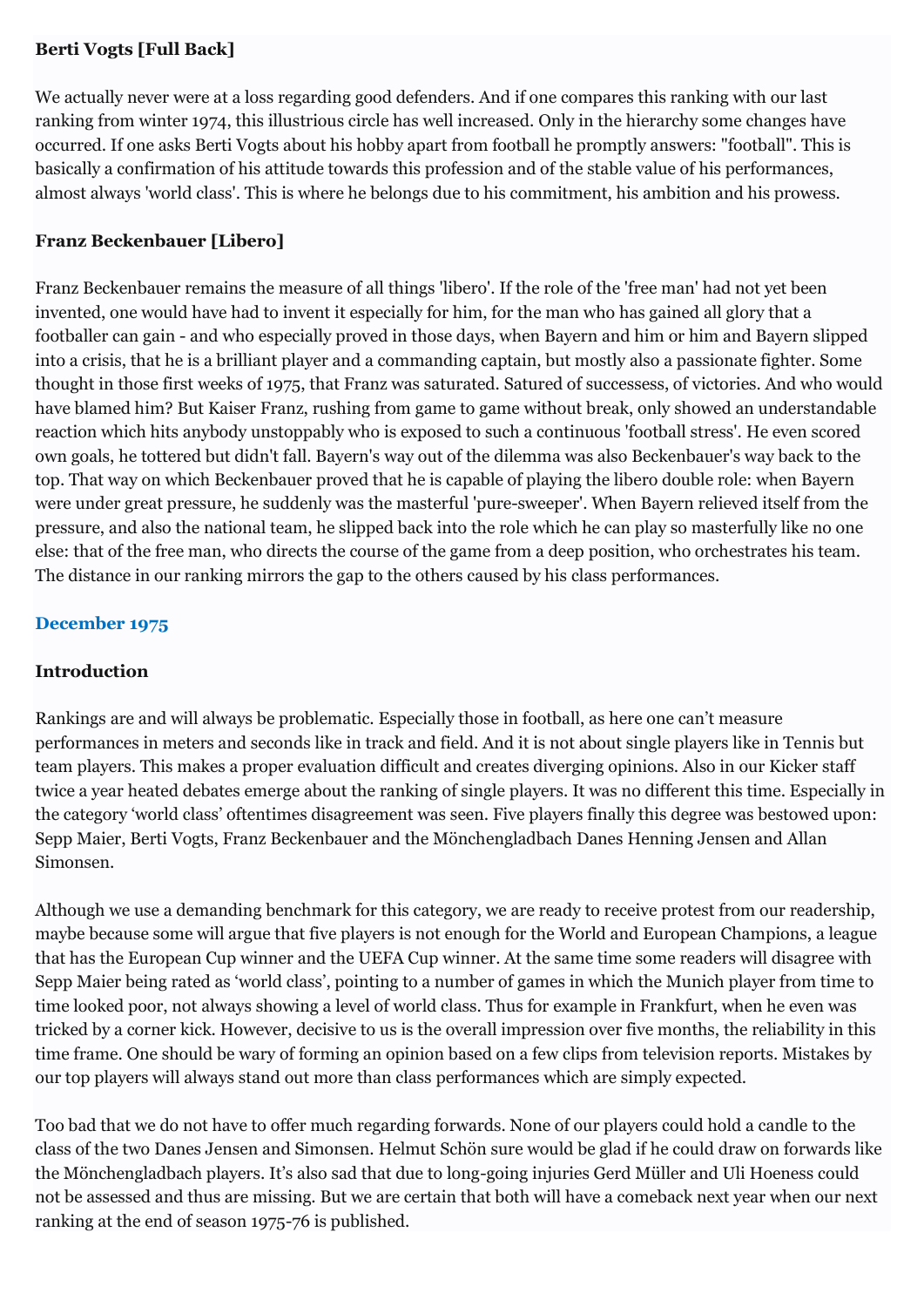The cry for midfield playmakers, cold-blooded goalscorers (like Gerd Müller was for many years), for tricky wingers, who can shoot and cross the ball at full speed, is growing louder each year. Our only solace: it's not just us, the whole football world has the same worries ….

## **World Class**

# **Sepp Maier [Goalkeeper]**

Sepp Maier's role model was and still is Lev Yashin, the tall Russian, who was still active at the age of 40. Maier indicated already early on that he too wanted to remain active into his late 30s. That Bayern for a long time had a better rank in the table than they actually deserved based on their performances was also a merit of Sepp Maier. That the European Cup winner did lose four consecutive games at the end of the first half of this season (in Bochum and Frankfurt, at home against Köln and Berlin) Sepp Maier could not prevent, albeit blunders (corner kickers) by Maier weren't absent. A goalkeeper among all players should the least be measured according to single game performances, because he is the one who is most dependent on the performances of his teammates. Often he is a poor man. Essentially Maier managed to keep his World-Cup-winning level of 1974 intact.

# **Berti Vogts [Full Back]**

We can confidently repeat our first sentence of our last ranking in summer: we never were at a loss regarding good defenders. No wonder that the top two categories were enriched by an additional name. Hardly anyone really doubted that Berti Vogts would retain his place in the 'world class' category. Regardless in which position he plays, be it on the left side or the right side: his opponent always bangs his head against a wall. And his performances for the club and the national team are unchanging. Berti's profession simply is football and he takes it as seriously as anyone with a profession in civil life.

# **Franz Beckenbauer [Libero]**

Which footballer wouldn't want to be like him? From the little boy to the well-paid professional: countless try to emulate him, to dribble like him, to treat the ball like him, to address inch-perfect passes nonchalantly with the outside of the boot. The captain of the World and European champions and of the European Cup winner, the German record holder for caps with 95 international games again in this ranking is placed in his regular seat – that of 'world class'. Only seldomly in his ten year career in the national team did Franz Beckenbauer slip down a category: when he was plagued by injuries, which made him lose his form, which in turn made his team Bayern slip into a crisis. Still, we had to think a long time about how we rated the Bayern defense due to the 29 conceded goals. A defense, which is also represented in our ranking by Sepp Maier, Katsche Schwarzenbeck and Bernd Dürnberger. But wasn't Bayern always under constant pressure in away games during the last five months because the forwards didn't accomplish much, because the weak midfield regularly couldn't keep possession? And, coming along on top, Bayern's defense also had to score the goals.

# **Henning Jensen & Allan Simonsen [Foreign Players]**

Foreign players, who earn their money in German clubs, stepped into the spotlight most notably during the first half of this season. On top the two Mönchengladbach Danes Jensen and Simonsen. Of the 35 goals scored by the Bundesliga champion, they alone scored 18 (Simonsen 10, Jensen 8). Arguably, there is no doubt about their assessment as 'world class'. Further successful goalscorers among the Foreign Players are Sandberg (10 goals), Lippens (7) and also the Hamburg midfielder Björnmose. In general, one could form a powerful team with Bundesliga Foreign Players alone, a team which by all means could stand up to the national team. Perhaps someday we will see such a game, which was suggested recently in Baden-Baden in the context of the honouring of athletes.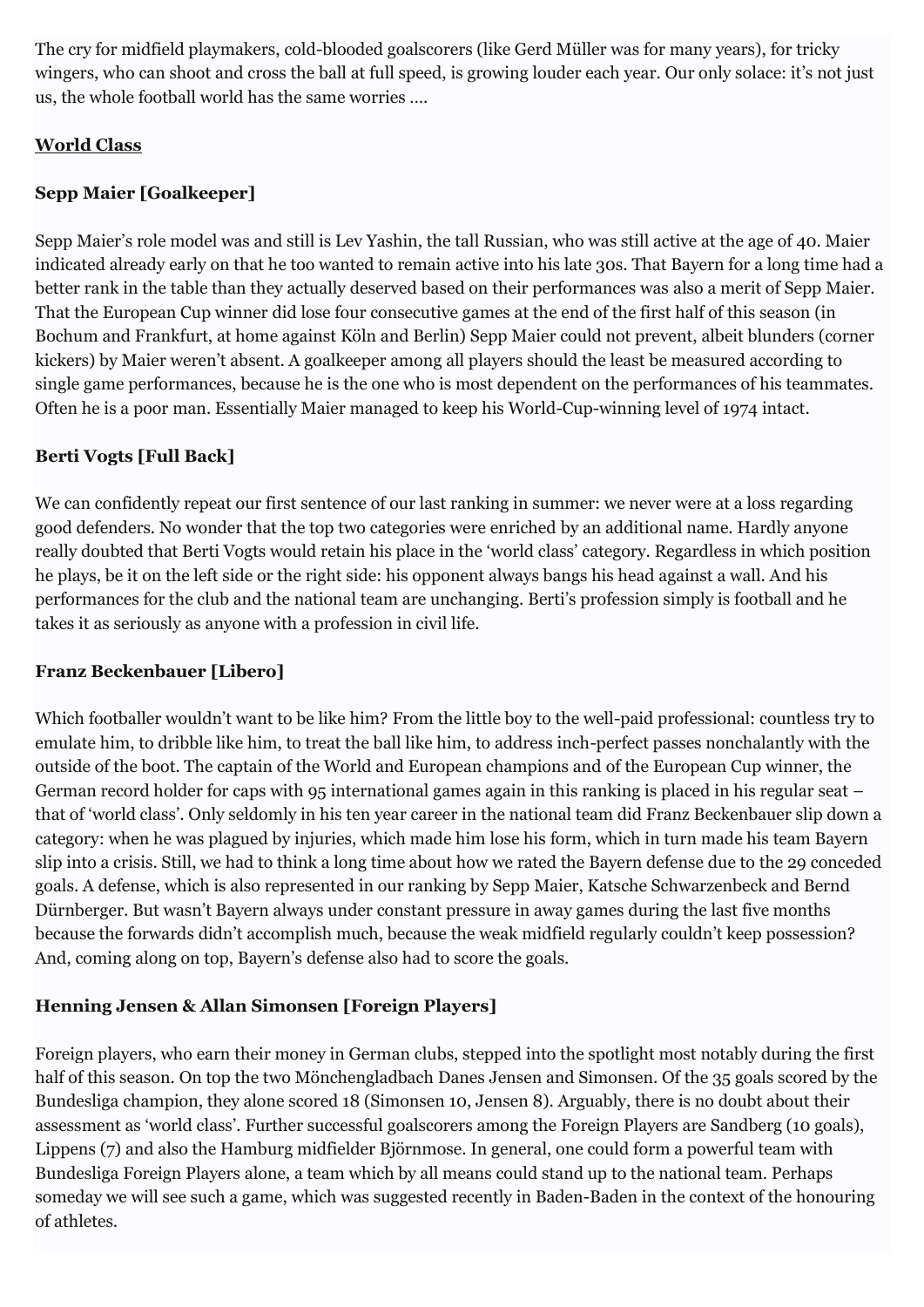### **Introduction**

The dramatic end of the European Championships in Yugoslavia and the German Cup Final in Frankfurt between Hamburg and Kaiserslautern formed the tail of a colourful season. With the Rangliste of German football, already a tradition, we intend to assess the performances of the players in a critical way. …. in our last ranking we had classified Sepp Maier, Berti Vogts, Franz Beckenbauer and the two Mönchengladbach Danes Jensen and Simonsen as 'world class'. This time we 'only' classified four players in that category. They are Maier among the goalkeepers, Beckenbauer among the liberos, Bonhof among the midfielders and Gerd Müller among the central forwards.

#### **World Class**

## **Sepp Maier [Goalkeeper]**

The latest impression always sticks most freshly in memory. While Sepp Maier made a crucial mistake in each of the two last games in the European Championship, he still showed performances of world class level which was also conceded by foreign critics. We can even state that the Munich player has never been in a better form and especially never been that consistent like he was in the last five months. Only one poor performance in the second half of the Bundesliga season when Kaiserslautern's Toppmöller twice fooled him. Magnificent performances in the European Cup in Lissabon, in Madrid and finally in the Glasgow final. Impressive that Maier even after a blunder never got nervous, remaining unimpressed. Sepp Maier belongs to those players who train more each day they get older. Like once Martin Lauer's gymnastics, Maier's gymnastics is also worth seeing. Sepp already before a game is sweaty. His world class is defined by his grasping a situation, his routine, his quick response and his strong nerves. Viktor Ponedjelnik, years ago the center forward of the Soviet national team, now chief editor of "Sowietski Sport", called Sepp Maier the best goalkeeper since Lev Yashin. Sepp Maier also stated that Yashin is his role model.

## **Franz Beckenbauer [Libero]**

Former national team manager Sepp Herberger, who grew up with the leather ball and is part of the "business" since football is around (note: in Germany), ranks Beckenbauer in his own hierarchy of all world stars at the very top: "he belongs to the unmatched ones. Like Di Stéfano, like Pelé". During the 1966 World Cup the young Beckenbauer almost overnight became part of the world elite – and he managed to stay there ever since. In 100 international games he has proven his prowess, soon in a position which he had to invent for himself: the libero. In this role, Franz is regarded as the measure of all things. Many were benchmarked against him during the last ten years. But for all the standard was too high to reach. Almost all of those that have accused the Munich player of arrogance meanwhile have recognised that a tenacious battle will and commitment is hidden behind Beckenbauer's elegant playing style. Hardly likely that Bayern had managed to win the European Cup three consecutive times if it wasn't so. And hardly likely that the famous club from Munich would have managed to rally the Bundesliga in the second half of the season like they did. And also hardly likely that the national team would have managed to force the Czechoslovakians into extra-time if it wasn't so!

## **Rainer Bonhof [Midfielder]**

It's the midfield where things must happen, where the decisive impetus must come from, where the unexpected ideas must be conceived. Our current ranking meets these requirements like almost never before. A midfielder of 'world class', which we haven't seen for a while, is now seen in Rainer Bonhof. In the 'international class' the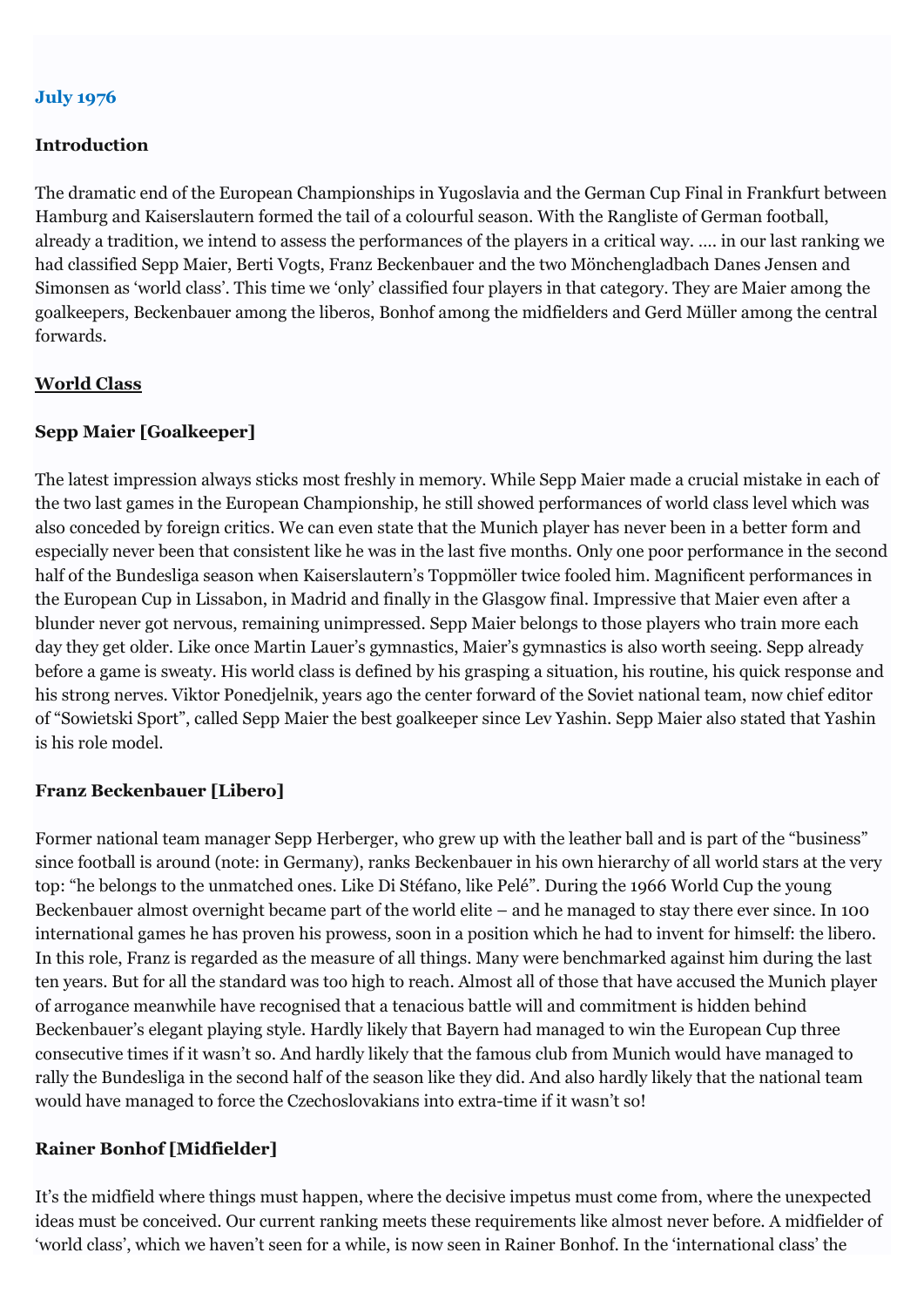number of players has increased from five to seven and in the broad circle from four to seven! The Mönchengladbach all-rounder Bonhof, who is rated as 'international class' among the full backs already and whose versatility cannot be stressed hard enough, finally managed to reach a world class level during the European championship. The model athlete, who was playing as center forward in his youth and from time to time as left winger, blossoms the most when he is playing in midfield. This he has shown in his club and also the national team. Bonhof can mark and can be a driving force, he has power and stamina, is great at heading and hard in tackling, feared as a freekick-taker and known as a subtle corner-kick taker that can bend them with a real swerve. Some corner balls he swerves towards goal, some away from goal. You remember the European championship: the 2-2 against Yugoslavia (Dieter Müller) was preceded by a Bonhof-corner just like the 2-2 versus Czechoslovakia in the last second (Hölzenbein). With his attitude towards being a professional footballer, Bonhof should be able to maintain his position as 'world class' for many years.

## **Gerd Müller [Central Forward]**

We've never seen this before: a player rated as 'world class' who was not even playing in the national team. Gerd Müller makes it happen. The decision was not an easy one: we had long debates over Müller's assessment. Finally the vote after assessing pros and cons barely leaned towards 'world class'. Reasoning: his strong form and his wonderful, priceless goals for Bayern in the Bundesliga and the European Cup, among them three goals against Real Madrid, one of them a super goal (1-0) in Munich in the style of Uwe Seeler and two goals against Benfica. And with a bombshell he said goodbye to this season which saw his great comeback by scoring five goals in the last game against Hertha BSC. Thereby he has now broken the 'sonic barrier' of 300 goals in the Bundesliga. Abroad, people cannot understand why he is not playing for Germany. Real Madrid manager Miljanic said: "Müller should be forced to play for Germany again."

## **December 1976**

## **Introduction**

There are things that become boring due to constant repitition. To our joy, this is not the case with our Rangliste of German football, which we publish twice a year. Our readers again and again confirmed their interest in this ranking. …. They know the difficulty in creating an objective assessment of a footballer's performance level over a longer period of time because unlike other sports in football one cannot measure the level of an athlete's performance in meters or seconds. Therefore we again expect to be criticised by some of our readers in some cases. This is simply the nature of things. But then again it is pleasant if a debate is stirred. Having said this, such debates must be led in a fair manner. And local patriotism should be left out of such a debate. …. Decisive in our assessment – as always – were not short peak performances but a solid consistent level over a longer period of time. Likewise players that have been injured for a longer period will not be included in our ranking. Example: the most unlucky player in this respect surely is Peter Nogly, who almost certainly would have been ranked as our no. 1 stopper if he hadn't been forced to pause for so long. The Hamburg player certainly would have been Helmut Schön's first choice for the national team, too. And it is absolutely possible that a player is ranked in two separate positional categories. Example: Karl-Heinz Rummenigge, who, when playing for his club, mostly was used on the left wing played very convincingly as a right winger for the national team. And it looks as if his future will be in that position.

The most heated debates always are caused by the term 'world class'. It would be ridiculous to dispute whether Franz Beckenbauer belongs into that category. But who actually is equal to him? Practically no one. To stress his special role among our footballers, we could have introduced a new category of 'super world class' especially for him. Although we try to be as strict as possible in our assessment, German football is not as devoid of class players as one might think. Apart from Beckenbauer we also listed Sepp Maier, Berti Vogts and Gerd Müller in the 'world class' level. Rainer Bonhof, who had a number of really great games in the first half of the season, still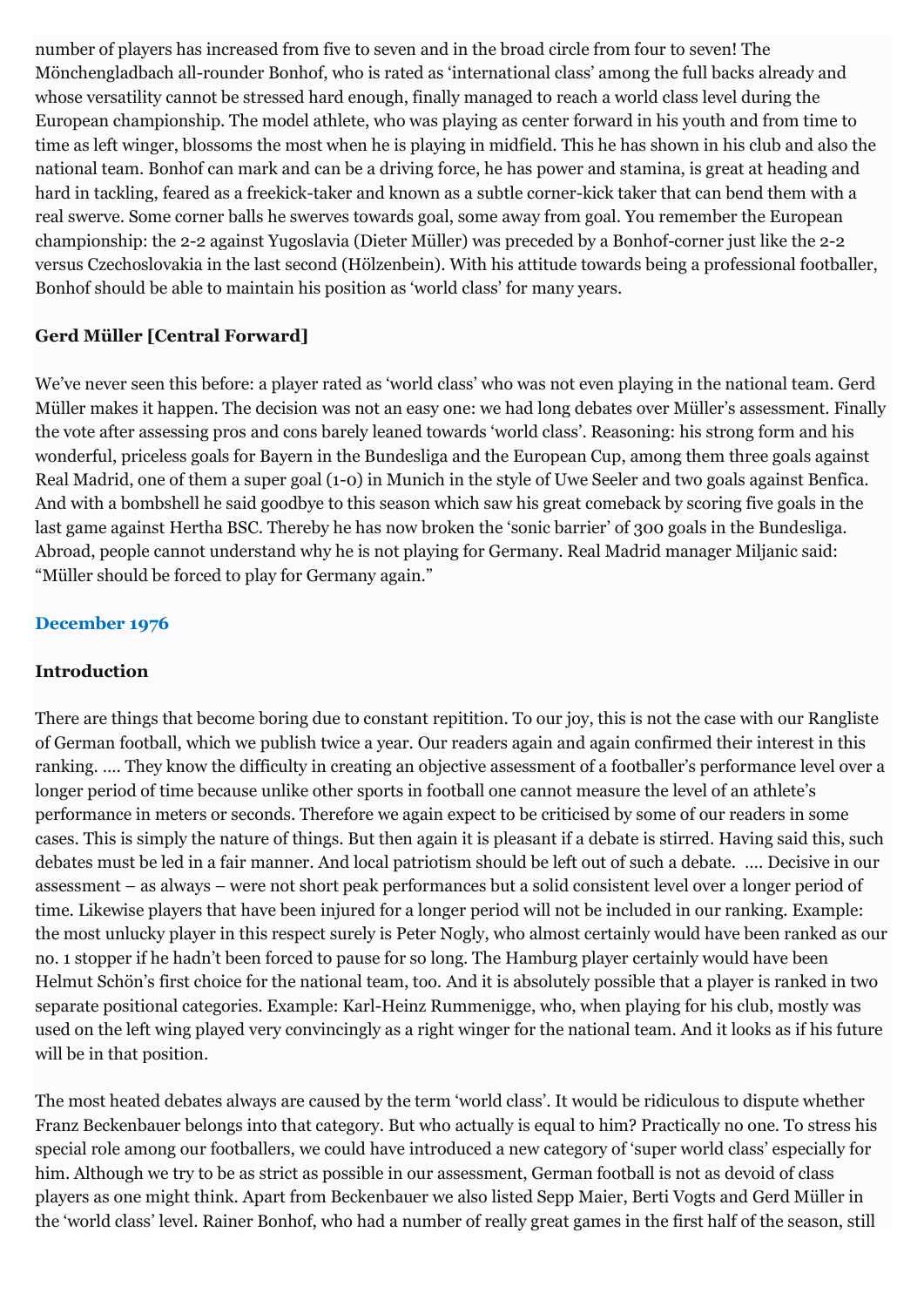failed to convince us over the complete five month period. He was the victim of an extremely marginal poll result and was thus 'degraded' from 'world class' to 'international class'. ….

## **World Class**

## **Sepp Maier [Goalkeeper]**

A mere ranking does not show how much actual difference there is between individual players: while Sepp Maier has defended his position as our no. 1 goalkeeper, his edge over Rudi Kargus has decreased. And the difference between 'world class' (Maier) and 'international class' (Kargus) is not as big as may be discerned by merely looking at the two terms. …. The ambitious Sepp does not tolerate other 'gods' next to him, but with Rudi Kargus, he has a good very relationship, especially since he is the ideal supplement of Maier, but tomorrow he might already catch up to Maier. Principally, Helmut Schön would be well advised to deploy Kargus more often during the next year with sight towards the 1978 World Cup in Argentina. Not only once in Istanbul or once in Cardiff. He should be interchanged regularly with Maier.

## **Berti Vogts [Full Back]**

Our last ranking was published immediately after the European Championships. There was no full back rated 'world class' back then. For the first time in years the Mönchengladbach player Berti Vogts was not classified as 'world class' back in July. His poor form was one of the reasons why the national team failed to defend the European trophy. In the final Vogts played a 'classic' bad pass which led to the Czechoslovakians first goal. Hennes Weisweiler, who had discovered Berti and who had boosted him over ten years, conceded: "Yes, Berti was poor. But every player has the right to play badly one time. Berti will come back." Berti himself conceded without hesitation: "yes I was poor and I am partly to blame that we did not win the European championship." But that episode is over. Yesterday's news. Vogts managed to regain his former level, was a vital part of the Mönchengladbach team that established a new Bundesliga record in being unbeaten in 13 consecutive games from the start of the season and who conceded the fewest goals. Berti Vogts is the last of the 'old defender regime' of unyielding man-markers, the specialists of pure defense. After all he only once scored a goal for Germany in 75 games … against Malta. But how valuable Vogts is, particularly for his club, was seen during the past few weeks. A class player is not only proving himself on the ball but also in the hearts and minds of his teammates. Admittedly Berti Vogts is also the last player who addresses his manager with "chief".

## **Franz Beckenbauer [Libero]**

The number of available players for the position of libero is getting ever smaller. Actually peculiar because in Franz Beckenbauer the arguably best footballer in the world right now is playing this position as the ideal role model. Additionally, this is the position that many players name as their favorite position. But in fact it is not that easy to meet the demands of the modern libero. Of 'mere' sweepers, players who are fully occupied with their defensive task, we certainly have a great number. But a libero of class is expected to be a player that can conduct his teammates, who can stimulate the offensive actions of his team. Who, most of all, knows when he can surge forward without great risk, when he can support his midfield, when he can inspire the attack. A poor libero who has a bad judgment can actually weaken his team, a strong libero can act as an 'extra' player for his team. Whoever thinks that the libero is a position 'to rest' is fundamentally wrong. Especially in professional football of the highest level. Franz Beckenbauer has set the highest standards. Almost untouchable, but desirable. The Munich player is in the form of his life. But still he trains the football ABC every day which some may think is superfluous.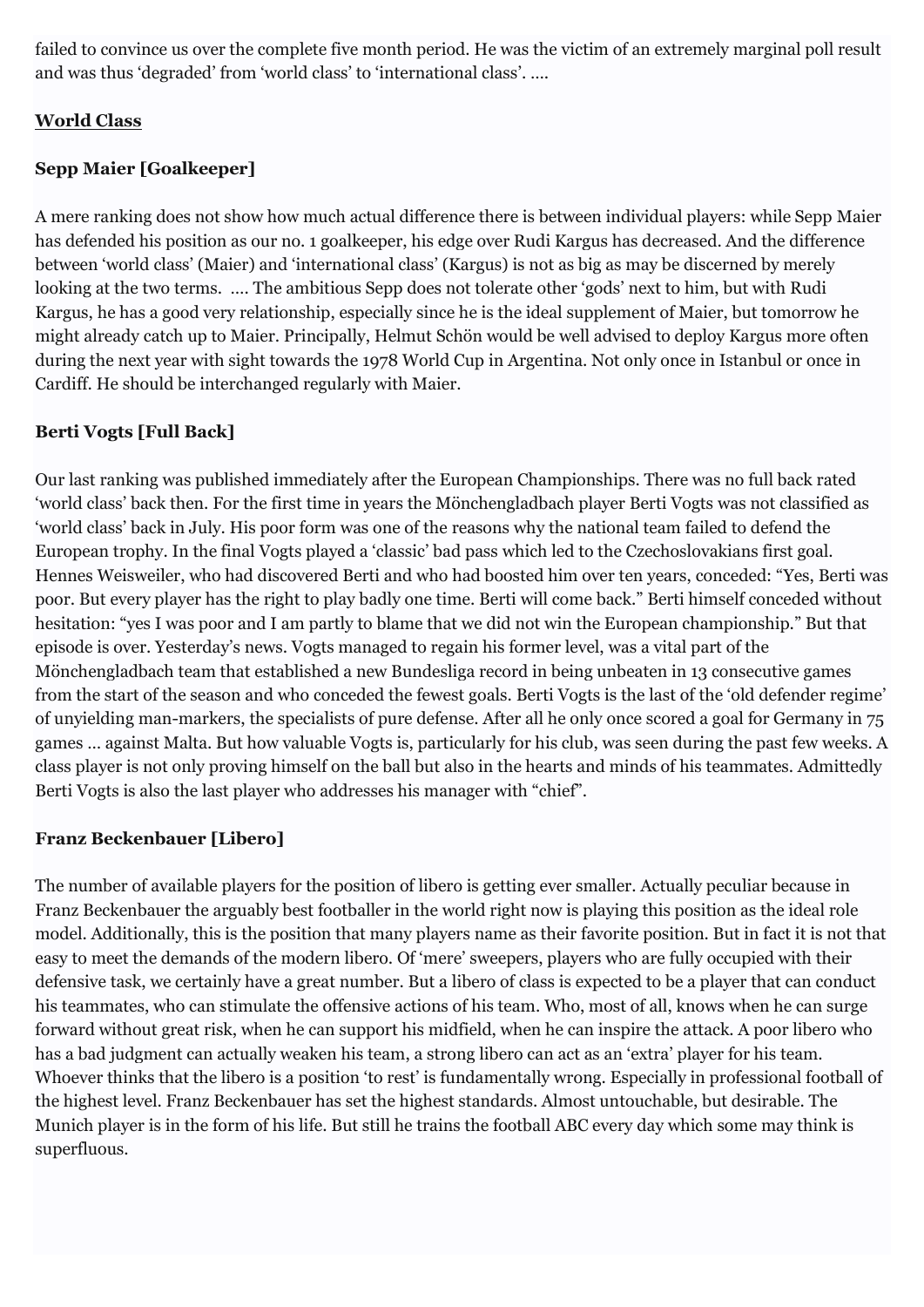## **Gerd Müller [Central Forward]**

Back in summer when we issued our last ranking, not everyone agreed with our assessment of Gerd Müller having been 'world class' despite not having played for the national team for two years. A level of 'world class' could only be proven in international games for the national team, as some readers argued. That was the stage where the true value of a player could be seen, the European Cup notwithstanding. The 'Bomber of the Nation' has confirmed during the last five months that he is rightfully assessed as 'world class'. He scored 19 goals in the Bundesliga, making him the no. 1 goalgetter again, five goals ahead of Jupp Heynckes, six ahead of Dieter Müller and eight ahead of Klaus Fischer. And add to that his priceless goals for Bayern in the European Cup and the World Club Cup: who would dare challenge Müller's ranking now? Even the black day in October does not change this, when Bayern lost 0-7 against FC Schalke 04 at home, with Klaus Fischer scoring four goals. Thus one has to regret that Gerd sticks to his decision of not playing for Germany anymore. The only event in which he would play for the German national team again would be a farewell game.

## **July 1977**

## **Introduction**

… the four games our senior national team played in South America against Argentina, Uruguay, Brazil and Mexico are reflected in our summer ranking. For example we rated the Hamburg player Kaltz and successor of Beckenbauer as 'world class' due to his performances in South America, Rüssmann made a giant leap into 'international class' and Fischer as well as Abramczik are on the brink of 'world class', but not quite yet. Some of our editors shared the opinion that both Schalke players are already to be rated as 'world class' and we are sure many readers will think the same.

## **World Class**

## **Sepp Maier [Goalkeeper]**

Although not everything went well in the European Cup competitions, German football still has a worldwide recognition. There are few positions in which we are as carefree as in the goalkeepers category. Here we are nearly ideally manned, from the national team down to the second division. Alone six goalkeepers were rated as 'international class' and Sepp Maier managed to defend his no. 1 position and the 'world class' grade. While it is possible that there have been doubts here and there about Maier in the everyday Bundesliga business – only the three relegated teams conceded more goals than Bayern – Maier mostly managed to prove his ability to concentrate, his strength of nerves and his world class in the international games.

## **Franz Beckenbauer & Manfred Kaltz [Liberos]**

While Franz Beckenbauer still holds the no. 1 position among the world-class-rated players undisputedly, it was surprising how quickly a replacement for him was found in the national team. No assessment in our ranking has been as striking as that of Manfred Kaltz in the rank of 'world class'. This audacious decision of our editors was made after a long pondering not without concerns, but still well-founded. The concerns: Kaltz during all the years as a professional in the Bundesliga and in the European Cup has never played in the role of a libero, he only conquered this position at the very end of the season in altogether six games. Mind you, international games, but he was carried by a team that wanted to prove itself after Beckenbauer's goodbye. The pros: Manfred Kaltz has managed to impress in a completely unfamiliar position in an unfamiliar environment in South America instantly in a magnificent way, thus that his paramount predecessor Franz Beckenbauer overnight has not been missed at all. The taciturn tall man who was erstwhile discovered by Gerhard Heid in the North Baden's Neuhofen has justified Helmut Schön's dare to risk. One wonders how Hamburg in all those years never had the idea of using Kaltz as libero, the position he obviously is most suited to and where he attains his maximum.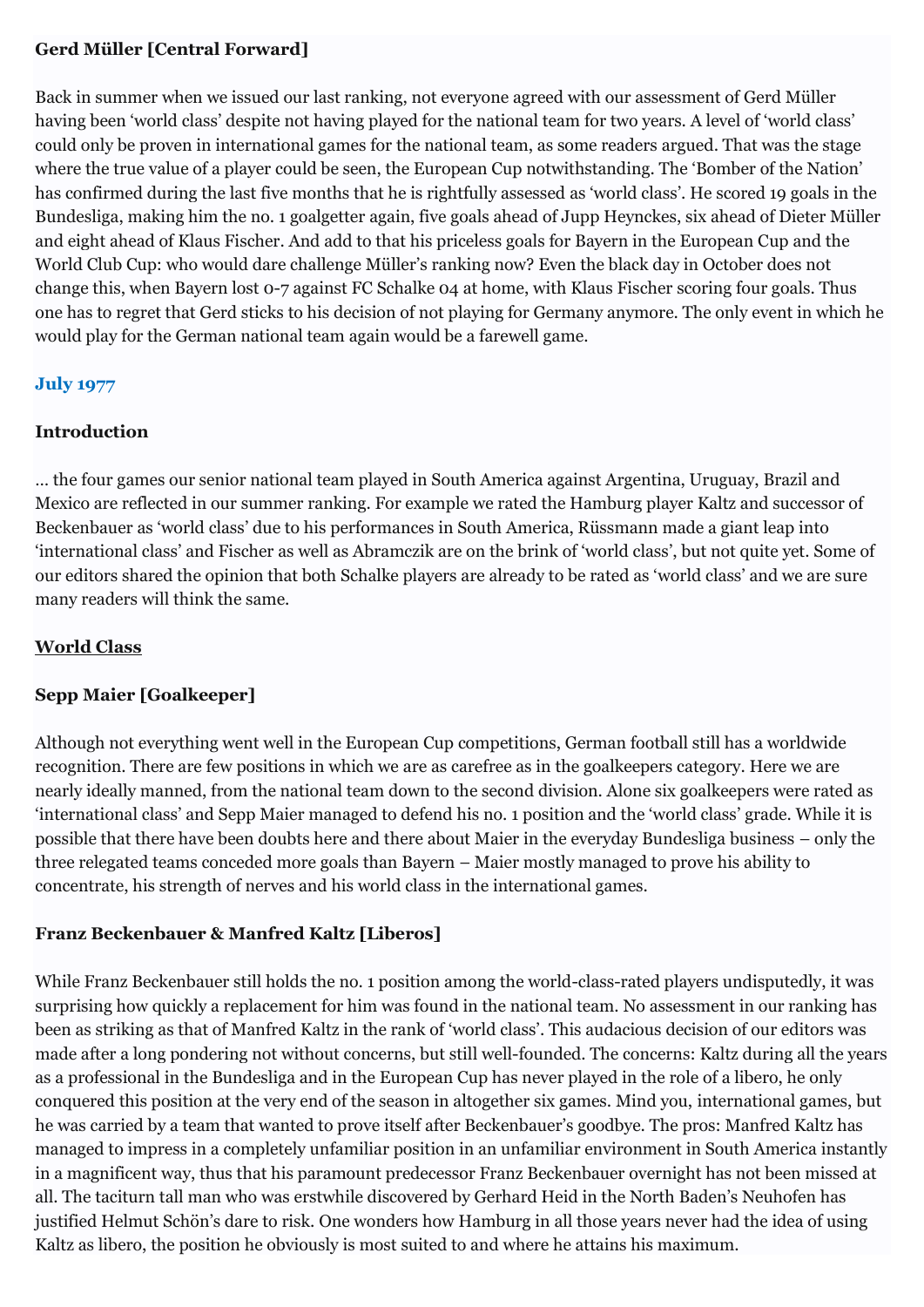Only few might remember that Manfred Kaltz at the very beginning of his 'international' career (namely in the DFB youth team) already played stopper and sweeper under manager Herbert Widmayer, together with Kargus, two players that have gone a long way together. Calmness, vision, coolness, good technique and dangerousness in offensive actions especially over the right wing cannot fully conceal his raw point: his left foot is pretty weak. But he is dogged, strong at heading and has the luck that he is now partnered in the national team by Rolf Rüssmann, a stopper who complements him ideally. That being said, of course Franz Beckenbauer is not 'forgotten'. His charisma and importance for German football is indelible. Therefore it was wise of Helmut Schön not to demand of Kaltz to copy Beckenbauer, to play like a second Beckenbauer. Kaltz does not copy Beckenbauer, he has his own style, not as glamourous and commanding, but he is already remarkably bold and assured. This assuredness he acquired as a full back. His most splendid game: how he neutralized Anderlecht's superstar Rensenbrink in the Cup Winners Cup final. One may not forget this when he will go through a weaker phase, because he will not be measured against Franz Beckenbauer but against his performances in South America and that was an all too short episode, unable to fend off the fuelling of the slightest doubts should they arise. Among the Bundesliga liberos Kaltz's position as no. 1 looks most clear, most likely Wittkamp, the seasoned one, could contest it, yet what speaks for Kaltz is his youth and thus the chance for a long-term development after the 1978 World Cup.

## **Allan Simonsen [Foreign Player]**

Keegan and Simonsen were in a class of their own! That was the verdict of our Parisian colleague Rethacker after the European Cup final in Rome. The Dane's playfulness and wit, his workrate, his superb passes and his unrelenting morale again impressed the man of 'France Football' after Liverpool's 3-1 victory over Mönchengladbach. In many Bundesliga games Simonsen also was in a league of his own. Especially in the second half of the season the little will-o'the-wisp, who looks like a dwarf, proved that he is a real man. When Mönchengladbach's attack was reduced to one man (after Jupp Heynckes' injury), Simonsen was boldly waging the struggle against the superior numbers of defenders all on his own. The witty dribble wizard didn't lose his bottle when he faced hardball markers that were a head taller than him. He also never gave up even when everything seemed to conspire against him, when he was hitting the post or barely missed the goal with his shots and headers. No surprise that Simonsen, who was the only Mönchengladbach player that was featured in all 34 Bundesliga games, appeared ten times in our "Team of the Week" which assured him also a place in our "Team of the Season".

## **December 1977**

## **Introduction**

Things that repeat itself involve the danger of getting boring after a while. The exception proves the rule. An exception is the Rangliste of German football, which is published semi-annually by 'kicker sportmagazin' and which is highly anticipated by our readers (and also by the active players!). …. We separate four categories: 1. World Class, 2. International class, 3. Broad circle, 4. considered. The players of the second Bundesliga are by default grouped into the last category because the standard of comparison does not allow us to group them in the three top categories. Moreover, in the fourth category players are ranked alphabetically while in the other categories the ranking mirrors a classification. For the top Players - whose ranking is of the highest interest to our Readers - next to the performances in the Bundesliga our reasoning also included the international performance tests against Finland (1-0), Italy (2-1), Switzerland (4-1) and Wales (1-1). Additionally to that, seven German teams started in European competitions (Mönchengladbach, Köln, Hamburg, Frankfurt, Bayern, Schalke and Braunschweig). Noticeable in this ranking is the absence of Franz Beckenbauer, the most illustrious name for many years. German football has been deprived of one exceptional phenomenon, just like our ranking…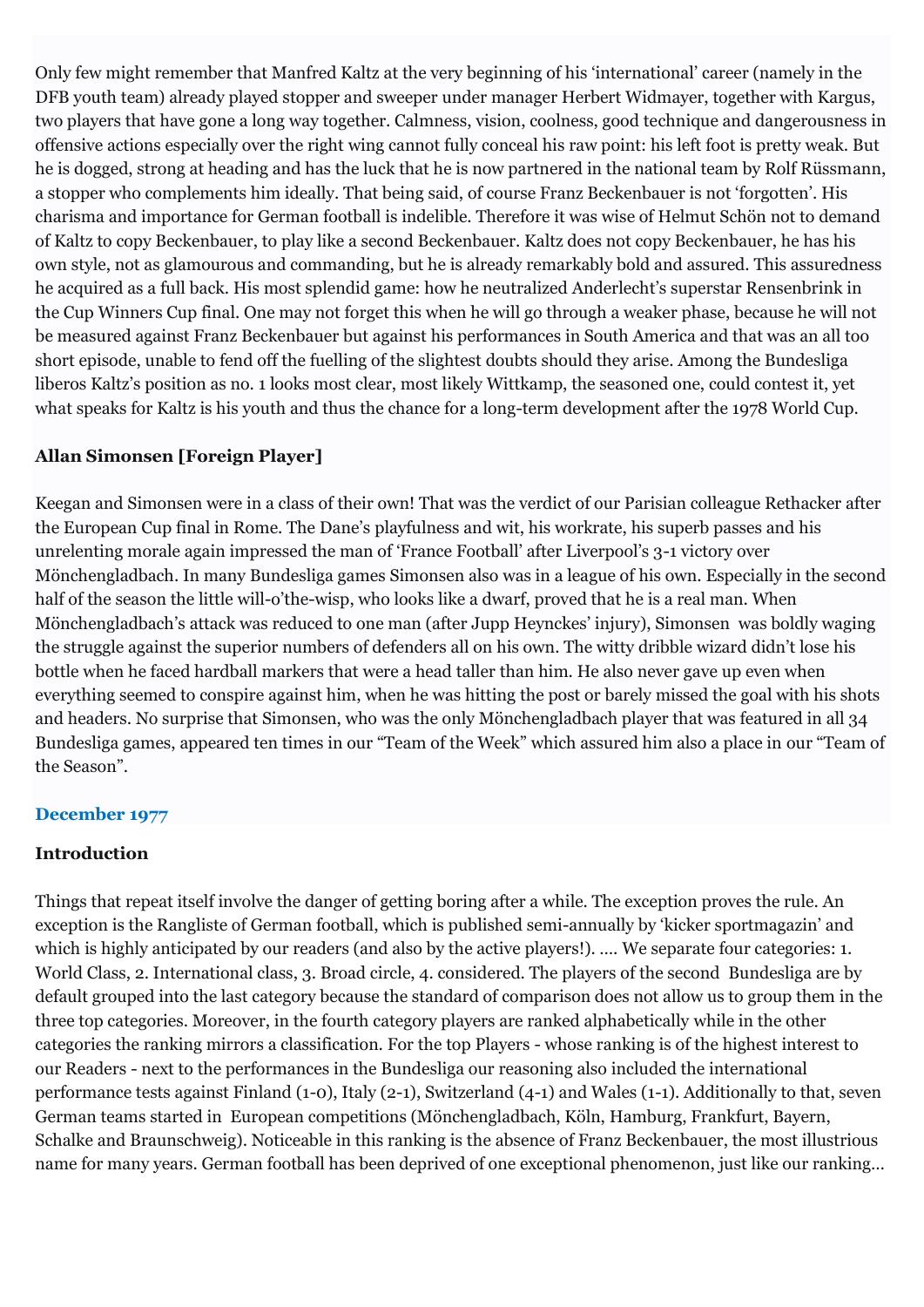## **World Class**

## **Bernard Dietz [Full Back]**

The story of the full back category this time is mostly that of two dynamic prototypes of modern full backs: Bernard Dietz and Berti Vogts. Especially Bernard Dietz is out of the ordinary. He was a late bloomer, never a call up in the DFB youth team or the juniors team. First cap in the B-team at the age of 26, six weeks later his first A cap. He literally forced himself on the national team due to his consistently convincing performances for MSV Duisburg. He was one of five rookies in the 1-0 away win against Malta in 1974. The other rookies back then were Körbel, Seliger, Nickel and Kostedde. Back then our spontaneous verdict was: "Dietz has seized his chance of being the successor of Paul Breitner one day. He played as if he belonged to the team for a long time. The fiery and fast Magro was under his total control. Also in the offensive he was very impressive." And already the next 'kicker' issue had Dietz on the cover with the headline "Dietz gets another chance". However he had to wait almost a full year for that second international game. It was the 1-0 victory in the Euro qualifier against Bulgaria which Helmut Schön dubbed "our best game since the World Cup". There, Dietz was among the best players and we observed: "Bernard Dietz acted so full of self-confidence as if this had not been his second but his 30th international game. He blended ideally into the team, a man of hot temper, his hot-blooded ways resembling Berti Vogts. His positioning is remarkable." Since that day Dietz only missed one of the next 22 international games and has soared to a world class level. In this last half-year he achieved the best average grade among all outfield players. He established a new Bundesliga record when he scored four goals against Bayern – as a full back! Dietz has set new standards. He is the real discovery since the 1974 World Cup.

## **Jürgen Grabowski [Midfielder]**

Two players share the same birthday in July: Jürgen Grabowski turned 34 and Hansi Müller of Stuttgart only 21. Both do not belong to the national team roster. Grabowski retired from the national team after the 1974 World Cup, Hansi Müller so far only operates in the amateur national team and the B-team. The mere thought alone seems adventurous: both of them together for Germany in Argentina! The senior and the junior. Grabowski, the soul of Eintracht Frankfurt was always a man of inspiration, someone able of the unexpected. Because Grabowski is a player that can make a game take a dramatic turn, Helmut Schön contacted Grabowski repeatedly (both live quite closely). But Grabowski time and again declined. Reasoning: "I just had so much luck in 1974. After the defeat to East Germany I was already out of the team. Against Sweden I was subbed in near the end of the game, when the score was 2-2 and on the edge. I scored the 3-2 and thus stayed in the team and became world champion. You can hardly have any more luck than that and also you can't have a better way to go out than that." Moreover Grabowski added for consideration: "if I returned to the national team at this point, I would be under a strong mental pressure. All would expect me to repeat my performances for Frankfurt, which came about in a familiar Environment". Still, all this is a real shame!

## **Heinz Flohe [Midfielder]**

Heinz Flohe finally became consistent in his performance level, certainly also a merit of his manager Hennes Weisweiler. Some months ago Helmut Schön said: "Actually I have anticipated Heinz Flohe's breakthrough for about five years." Everyone is glad that Heinz Flohe finally has been nutured to show that kind of hardness which in football circles is described as "biting through". When Flohe is dribbling brilliantly around two opponents but is *not* trying to fool a third one, *then* he is world class. A forward that knows how Flohe is crossing the ball, that knows how he is taking corner kicks, that forward can score goals non-stop.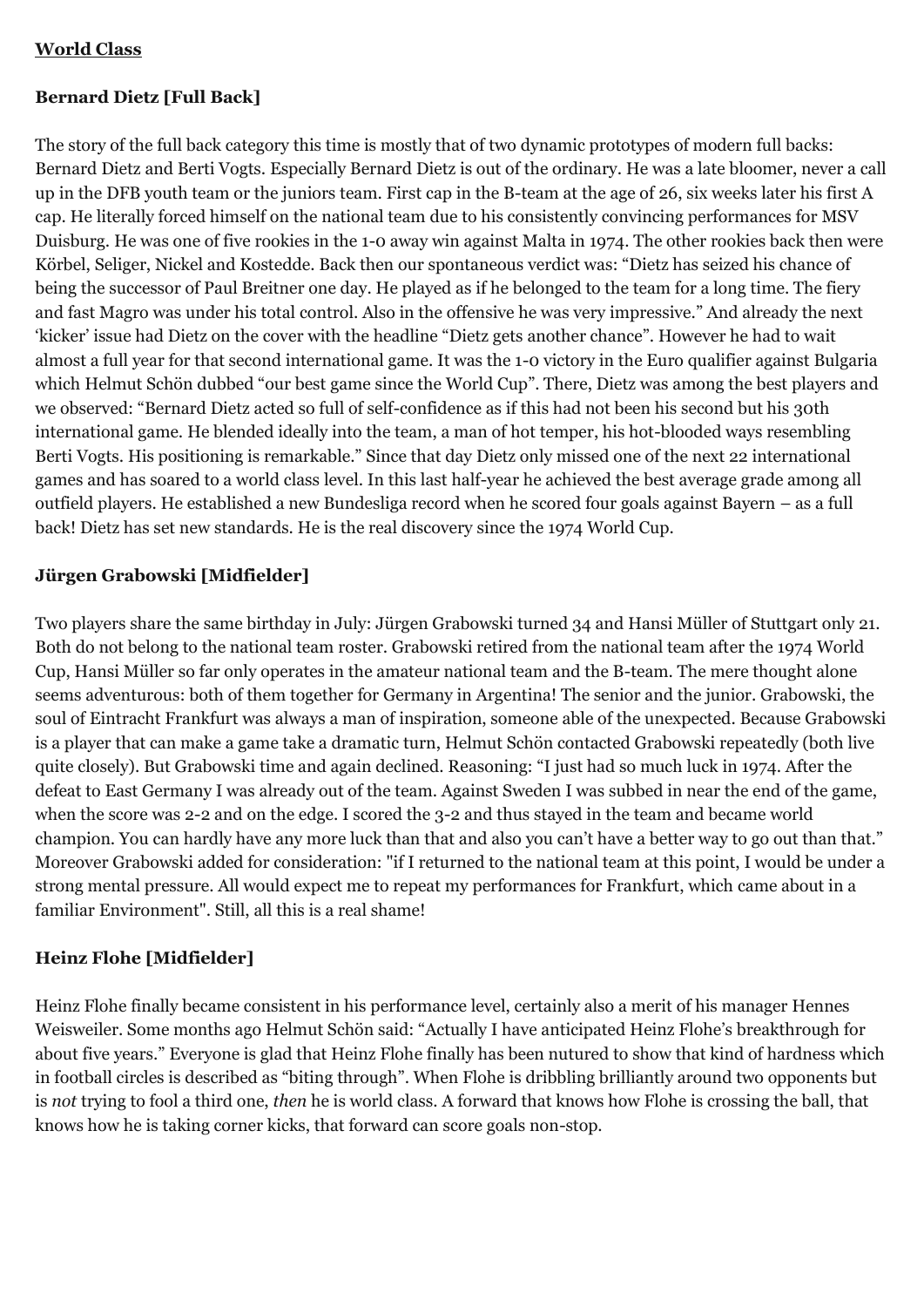## **Allan Simonsen [Foreign Player]**

In the poll of the "European Player of the Year" the Dane Simonsen won with a paper-thin lead over the Englishman Keegan. However in our ranking the two superstars among the Foreign Players in the Bundesliga are separated by a bigger margin. Simonsen – world class. Keegan 'only' international class. This assessment arguably is justified. While the Dane from Mönchengladbach shines as executor and provider, as fighter and as soloist, the new Hamburg player Keegan needed a long time for warming up. This certainly was not solely Keegan's fault, as he met some reservations in Hamburg – yet in a 'trade balance' such handicaps must not be considered. Ultimately the commendable fighter Keegan showed that in the long run, class will win through anywhere!

## **July 1978**

## **Introduction**

… after World Cups our Rangliste traditionally is especially anticipated by our readers. Because this is when the standards are set in international football for the next four years. And 'world class' can only become apparent in comparison with other 'world class' players. Argentina was the springboard that the German elite players were expected to use. Yet Argentina also involved the danger for the chosen players to lose some of their image, to even get relegated one or two steps in recognition. All of us secretly hoped for a better upswing for our Bundesliga players yet instead the bygone World Cup brought us even more disappointment. What was already indicated in the disappointing faring of our club teams in the European Cup unfortunately was continued in the World Cup. It cannot be denied anymore: German top professional football is at the bottom of the valley. It is now imperative to do something about this quickly. Regarding our ranking, the sad occasion has come that for the first time we do not have a single player of 'world class' after a World Cup! In 1974 we had six in Maier, Breitner, Vogts, Beckenbauer, Müller and Hoeness. In 1970 we had also six in Vogts, Beckenbauer, Schnellinger, Overath, Seeler and Müller! The nomination of Schnellinger was an exception, because Germans that play abroad usually are not considered in our ranking. It's the same today and will remain that way in the future. Simply because they evade our observation. With Schnellinger in Italy however, our Mexico staff had enough opportunities to examine him carefully and to form an opinion. In our last ranking we still had four players rated as 'world class' in Dietz, Grabowski, Flohe and the Dane Simonsen. This time it is only two foreign players who – after critical assessment – we awarded that highest grade: The Swede Hellström, goalkeeper of Kaiserslautern and the Englishman Kevin Keegan of Hamburg. Nevertheless, we should not look towards the future with depression. Although the level of 'world class' was not reached by German players, we have observed a number of promising new players in the categories below. It may look more joyful already in half a year!

## **World Class**

## **Ronnie Hellström & Kevin Keegan [Foreign Players]**

The Bundesliga still possesses players of world class, but unfortunately they are currently coming from abroad. In our last ranking the brilliant Mönchengladbach player Allan Simonsen received the grade of 'world class' and on top of that he was also voted "European Footballer of the Year". This time however we had to demote the Dane one category below to 'international class'. A long-winding injury threw Simonsen off the track and thus he was not able to link to his magnificent performances of last year. Instead, for the first time Ronnie Hellström and Kevin Keegan were rated as 'world class'. The Kaiserlautern goalkeeper appeared in almost all 'Best XI' issued the world over after the World Cup. So much the Viking from the Palatinate managed to impress the international experts, although the World Cup was over for Sweden already after the first round. Kevin Keegan needed a surprisingly long time for warming up in Hamburg. But in the last six months he managed to assert himself as the supreme personality on the pitch and he also shone playing for England.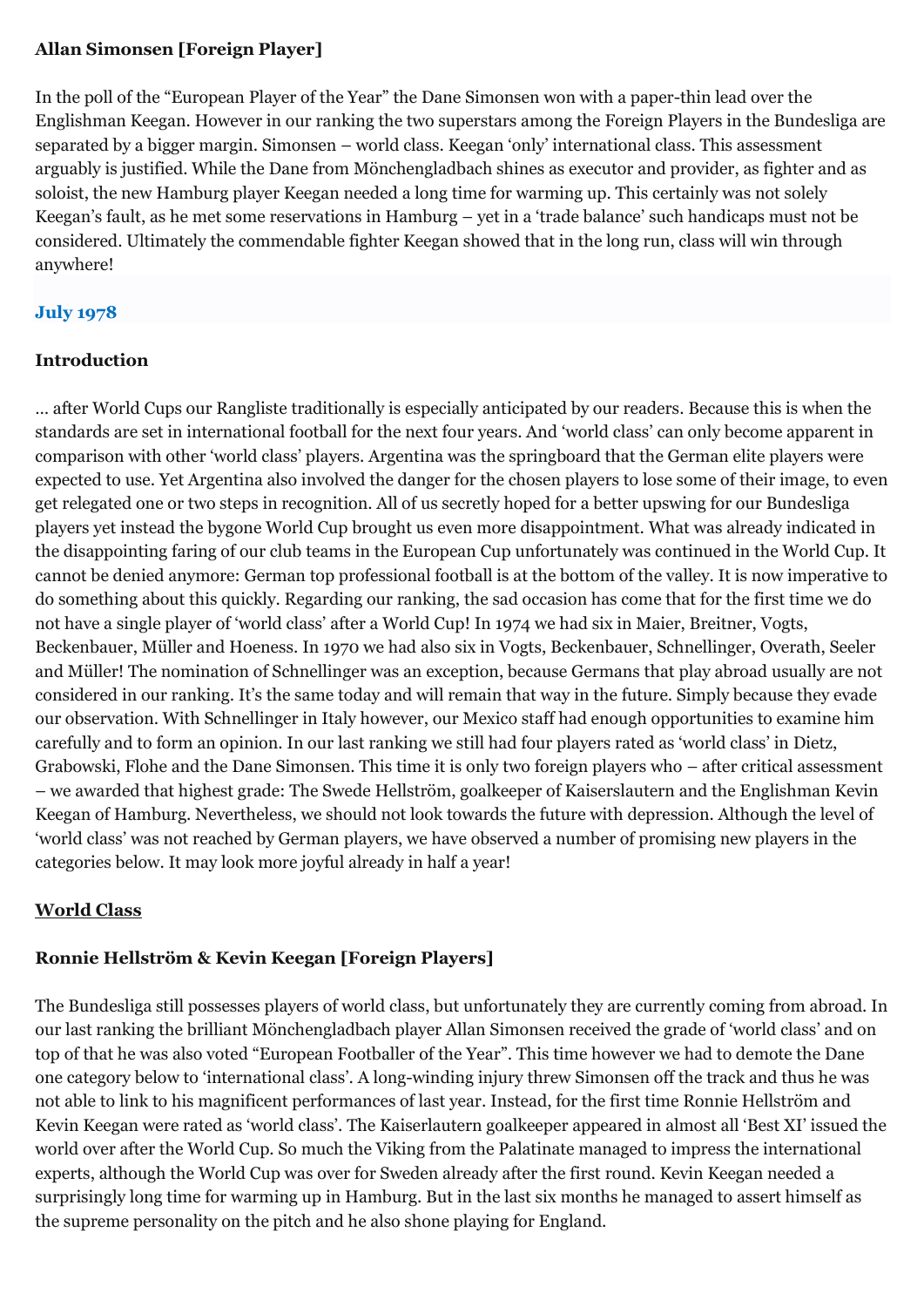## **Introduction**

The unsatisfactory performances of the national team in the World Cup in Argentina bore the impress on our last ranking in July. For the first time after a World Cup we could not award the grade 'world class' to a German player. Only the two foreign players Hellström and Keegan sat enthroned on the top. We had hoped that five months later our ranking would look a tad more pleasant. Yet unfortunately with regards to German players again we have to report negatively. The only one remaing from all Bundesliga players is the Englishman Keegan who has shown sublime performances for Hamburg and has set the standard for the others. It would however be wrong to talk more negatively about German football than it would actually deserve. Instead we have observed a change that is indicated. A change that will also affect Jupp Derwall in rebuilding the national team. Real top teams, like we have had for many years in Bayern München and Borussia Mönchengladbach are currently lacking in the Bundesliga. This of course also has a negative effect on our ranking. Of course there have been quite some debates whether Karl-Heinz Rummenigge, Bernard Dietz or Hansi Müller warrant a place in the highest category of 'world class'. Our reasoning why we left them in the category of 'international class' can be seen in our commentary.

## **World Class**

## **Kevin Keegan [Foreign Player]**

… contrary to Belgium we cannot talk of a dominance of foreign players in our highest division. Apart from the year 1978, when Kevin Keegan burst all his limits and soared to being the all commanding man on German football pitches. Keegan – the total centerpiece of Hamburg, Hamburg on the way to the top: a logical consequence of the freedom that this absolute whiz finally is granted by Hamburg. Kevin Keegan, the only player who fully deserved the grade 'world class' in our ranking without any constraints.

## **July 1979**

## **Introduction**

It is unfortunate that we have to concede that for the third consecutive ranking we have not a single German player in the category of 'world class'. About that practically everyone in our meeting agreed rather quickly. We also agreed that the only player who deserved the attribute of 'world class' was the paramount Englishman Kevin Keegan of the German football champion Hamburg, a non-German. The absolute star not only of the second half of the season but of the complete season.

## **World Class**

## **Kevin Keegan [Foreign Player]**

The ranking of foreign players in German clubs is without a doubt the jewellery box of the Bundesliga. Here we find not only the only player of world class in the English superstar Kevin Keegan but also the number of players in the category of 'international class' is the highest in all of our Rangliste. In our winter ranking only Kaiserslautern's goalkeeper Ronnie Hellström warranted a place in that category of 'international class'. That we now have a further six players added to it only allows one conclusion: as the race for the championship was finishing, the fight against relegation and the fight for a place in the UEFA Cup, our clubs could especially rely on their foreign cracks. The diamond among these high-carat gems is doubtlessly Kevin Keegan from Liverpool. No grading was so uncontested in the many hours that our editorial team meeting lasted as Keegan's grading as 'world class'. For the 28-year old Englishman this season was a thorough act of unleashing from his chains.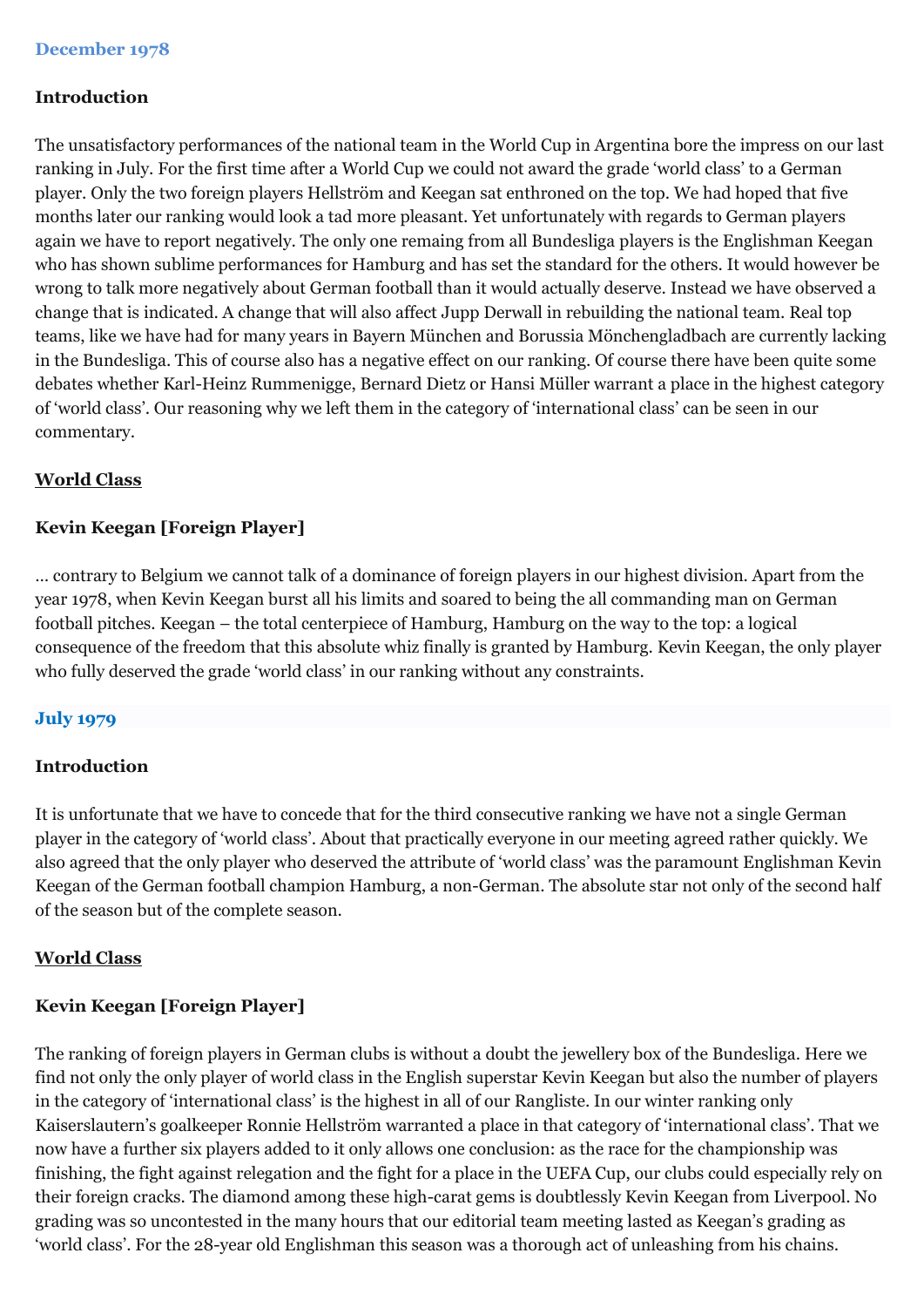He finally was accepted by his teammates as the centerpiece of Hamburg and thereby rose to being the absolute exceptional phenomenon of the Bundesliga, the outstanding player on German football pitches.

## **December 1979**

## **Introduction**

There was only one Bundesliga player in our July ranking who we could grade as 'world class' which was a little bit depressing. On top of it, that sole Bundesliga player of 'world class' was a foreign player, namely the formidable Kevin Keegan of Hamburg. All the more pleasant to note an upswing during the past five months in German football. In four international games and 36 European Cup games in that period that tremendous upswing was also made clear internationally. Of the seven Bundesliga clubs that started in the European competitions six managed to reach the quarterfinal. A new, almost unbelievable record, that was greatly recognized abroad. Hence naturally there's a lot of movement within our ranking and this time we can also show some movement in the top categories – certainly to your delight. Altogether we can celebrate five players of 'world class'! In our editorial meeting it was unanimously agreed that Manfred Kaltz, Paul Breitner and Karl-Heinz Rummenigge have absolutely deserved a 'place in the sun'. However some doubts arose regarding the star of our last ranking, Kevin Keegan. The Englishman needed quite some time to warm-up this season, but then he improved enormously, proving his top class in the national team and in the international games for Hamburg. Next to him a second foreign player stepped into the spotlight. The Korean Cha Bum-Kun, who was not only the darling of the fans in Frankfurt. The exotic player, who is athletic, hard-shooting and dangerous at heading to the surprise of many held his own ground instantly in the "chalybeate bath" of the Bundesliga. Doubtlessly, next to Kaltz, Breitner and Rummenigge it was Keegan and Cha who were the highlights of the first half of the Bundesliga season. Together with the German trio they formed a bright-shining quintet of 'world class' level.

### **World Class**

## **Manfred Kaltz [Full Back]**

If only the Bundesliga clubs were as well equipped as they are with full backs. The supply in this position is enormous, the quality splendid, no less than two dozens of side backs are represented in our ranking, seven of them in the upper regions, five more than in our last ranking. The flagship among them is Manfred Kaltz. In his case one could even debate whether he could be ranked among the outside rights as well. But his main job still is that of a right back, only secondarily is he meant to foray into the opposing half. From his onrushing on the right side not only his club Hamburg is benefitting enormously but also the national team. Kaltz is even responsible for a new tactical trend in the Bundesliga: his performances lead to many opposing teams sacrificing a midfield player in order to constrain his area of operation. Still, the Hamburger played cat-and-mouse with his opponents. He doubtlessly deserves the grade of 'world class'.

## **Paul Breitner [Midfielder]**

For years the opinion reigned that the progress of football had leaft out the midfield since the famous triumvirate Beckenbauer/Overath/Netzer had resigned and the Mönchengladbach players Bonhof and Stielike went to Spain. This opinion was still heard in the recent past, especially since the 'foreigners' Bonhof and Stielike still were a vital part of the national team and Flohe's international career ended apruptly after Argentina 1978 and his club career ended tragically in Munich, while Rummenigge was moving ever more out of the midfield to a pure attacking role and Hansi Müller after a great start did not develop as we had hoped. One even concluded that the time of the midfield pillars was over anyhow. Probably fear was the judge in that case as unexpectedly Paul Breitner showed a level of world class, mind you not as a fighter and runner which he already was but as a real player, which we didn't see of him sufficiently before. This Breitner is indeed the best Breitner there has ever been, much more mature and effective than the world class full back.